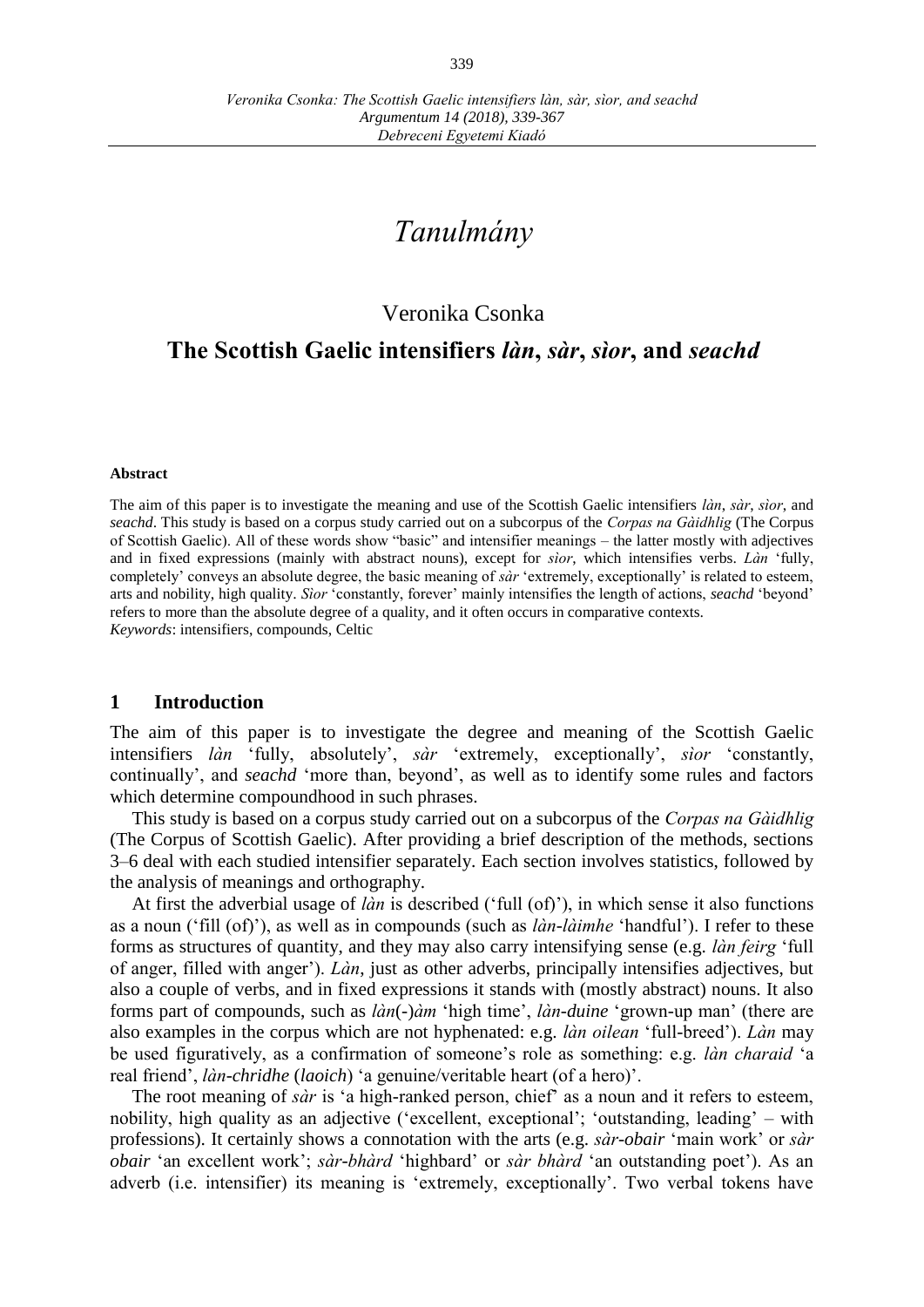been encountered in the corpus – both examples of the verbal noun *tarraing* ʻdrawing/teasing: *a' sàr tharraing* ʻbusy drawing canvas' and *a sàr-tharruing* ʻkeep teasing'. Compounds of *sàr* include *sàr-bhárd* 'highbard', *sàr-obair* 'main work', and *sàr-fhear*, possibly 'nobleman' (or ʻgentleman').

Unlike other intensifiers, *sìor* intensifies the length of an action, thus it usually stands with verbs. A number of its tokens combines with nouns, many of which are hyphenated: e.g. *sìormhaighdeannas* 'eternal maidenhood/virginity', *sìor-bheò* ʻeternal life', *sìor*-*uisge* 'eternal rain'. The corpus contains only two adjectival types (both are compounds): *sìormhaireannach* 'everlasting, perpetual', *sìor-bhinn* 'ever sweet'.

*Seachd* either originates from the adverb *seach*, *seachad* ʻpast, beyond', or from the number ʻseven'. As an intensifier, it is frequently used with adjectives and in fixed expressions (with abstract nouns). In the corpus it shows the highest occurrences in the cases of *seachd sgìth* ʻmore than tired' (or *seachd seann sgìth* ʻsick and tired') and *gu seachd sònraichte*/*sònruichte* ʻmost especially'. It occurs twice with adverbs (*seachd tràth* ʻmore than early', *seachd neo-r-thaing* ʻmore than naturally') and once with a verb (*seachd-chùm* ʻmore than kept'). It is often attested in comparative contexts (3 tokens of which contain comparative adjectives: *miosa* ʻworse', *luaith*(*e*) (2) ʻfaster'). (Occurrences are shown in brackets throughout the paper.)

## **2 Methods and materials**

In the corpus study I wished to understand the use of the intensifiers *làn* 'fully', *sàr*  'extremely, exceptionally' and *sìor* 'constantly' (intensifier/A + A/N/V). For that purpose I collected all phrases containing these words occurring in a subcorpus of 73 texts from the 205 texts of the *Corpas na Gàidhlig* (The Corpus of Scottish Gaelic). *Corpas na Gàidhlig* was established by Roibeard Ó Maolalaigh at the Department of Celtic and Gaelic, University of Glasgow, in 2008, as part of the DASG project<sup>1</sup> (see Ó Maolalaigh 2013; 2016a on *Corpas na Gàidhlig* and DASG). I used the freeware software AntConc (concordance package, version 3.2.4 for Windows, developed by Laurence Anthony, at Waseda University, Japan) to collect data from the corpus. All of these sources were published in the  $20<sup>th</sup>$  century (or at the beginning of the  $21<sup>st</sup>$  century): the texts originate from 1859–2005 (the earliest material in one of the sources dates back to the early  $19<sup>th</sup>$  century). They represent various dialects, most from the Outer Hebrides (ever more from Lewis towards later sources: the last 8 between 1990 and 2005 are all from Lewis). The registers also embrace a vast range of styles: poetry (poems and songs), prose (novels, short stories), essays, narratives (storytelling); religious hymns, prayers and biblical texts; some descriptions for museums, drama, history, riddles; a couple of academic texts, political and law texts; a handbook for home nursing, a war diary, one instance of literal correspondence.

To the best of our knowledge the texts collected in DASG were written by or gathered from native speakers of Scottish Gaelic, unless stated otherwise in the description of the sources, which was consulted during the research – such sources are referred to as using *acquired language*, and are always indicated in this study. Each example in the article has been translated into English by the author, proofread and advised on by Dr Michel Byrne and Professor Roibeard Ó Maolalaigh from the University of Glasgow.

 $\overline{a}$ 

<sup>1</sup> Digital Archive of Scottish Gaelic (Dàta airson Stòras na Gàidhlig)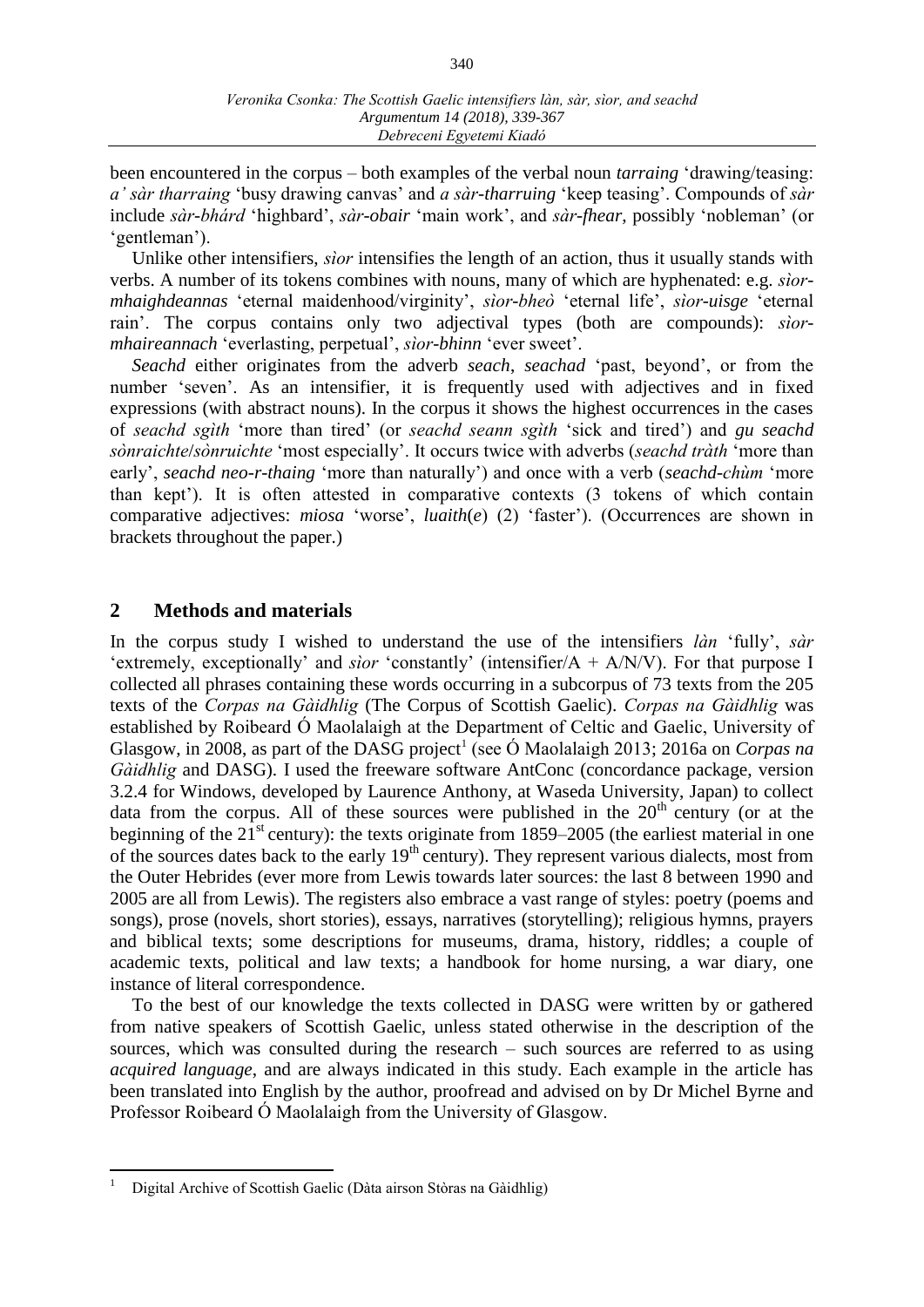### *Veronika Csonka: The Scottish Gaelic intensifiers làn, sàr, sìor, and seachd Argumentum 14 (2018), 339-367 Debreceni Egyetemi Kiadó*

In the next four sections I analyse the results from the corpus study on the intensifiers *làn* ʻfully, absolutely', *sàr* ʻextremely', *sìor* ʻconstantly, continually', and *seachd* ʻbeyond'. These all have root meanings, on which the intensifier meanings are based: *làn* may form part of compounds as a quantity noun, whereas its intensifier meaning is more restricted. *Sàr* conveys a high position or quality, alternatively, it can be related to the arts. *Sìor* intensifies verbal meanings as opposed to the other adverbs above, which normally intensify adjectives (as expected). Interestingly these words frequently have hyphenated forms. *Seachd* is either related to the adverb *seach~seachad* ʻpast, beyond', or it originates from the number ʻseven' (possibly both interpretations contribute to its intensifier use).

## **3** *LÀN*

The principal role of *làn* is predicative – adverbial as well as adjectival (ʻfull (of)'), in which sense it may be associated with a genitive construction (ʻfull of X'). It may function as a noun in the same sense ( $a$  fill  $(of)$ ) – this quantity noun is rather productive in Gaelic. It also has an adjectival usage ('full, complete'; i.e. 'full X') and in some cases it may function as an intensifying adverb before adjectives (ʻfully, completely, absolutely'; i.e. ʻfully X'). As an adjective it may show a special meaning (ʻfully-edged' or ʻveritable'). The intensifier *làn* mainly occurs with adjectives, or in abstract nominal structures.

| <b>Tokens</b> |                                       | 1383              |
|---------------|---------------------------------------|-------------------|
| Relevant      |                                       | 467               |
| Other         |                                       |                   |
|               | plain adjective                       | 52                |
|               | predicative<br><b>or</b><br>adverbial | 705<br>$(665+40)$ |
|               | adverb (gu làn)                       | 5                 |
|               | noun                                  | 154               |

Regarding *làn*, the corpus contains 467 relevant examples out of 1383 tokens, as Table 1 shows. Other examples include 666 predicative cases, 154 tokens of *làn* as a noun, 51 tokens as a plain adjective and 45 examples of adverbial usage (including 4 *gu làn* and 1 *ge làn* 'fully'). There are 2 examples with the intensifier *ro* (i.e. *ro làn* 'too full'), a number of tokens for *(a cheart) cho làn (ri)* 'just as full (as); so full (as)' and one for *cho ioma-mhodhach làn* 'so full in many ways'. In 39 cases the different forms of *loma-làn* are used (it has a stronger, intensified meaning, something like 'absolutely full'): 31 *loma(-)làn* (3 without hyphen), 5 *luma(-)làn* (only 1 with hyphen), 3 *lom-làn*. All but 4 tokens (*loma(-)làn*) are predicative/adverbial. There are also 5 examples for *leth(each)-làn* 'half-way full' among the predicative tokens (4 *letheach-làn*, 1 *leth-làn*). With regard to context, *làn* sometimes occurs together with *a' cur thairis* 'overflowing'. Predicative *làn* often takes *de/dhe/do/dha* or less frequently *le* in its prepositional phrase.

Among the 154 tokens of *làn* as a noun, 72 mean '(high) tide' (including 1 *làn-mara*, 36 *muir-làn* (3 times without a hyphen), 2 *làn reothairt* and 1 *muir làn reothairt* 'spring-tide'; or even the 'long' (phrasal) compound *làn-fo-thuinn* in a poem, lit. "tide under waves"). In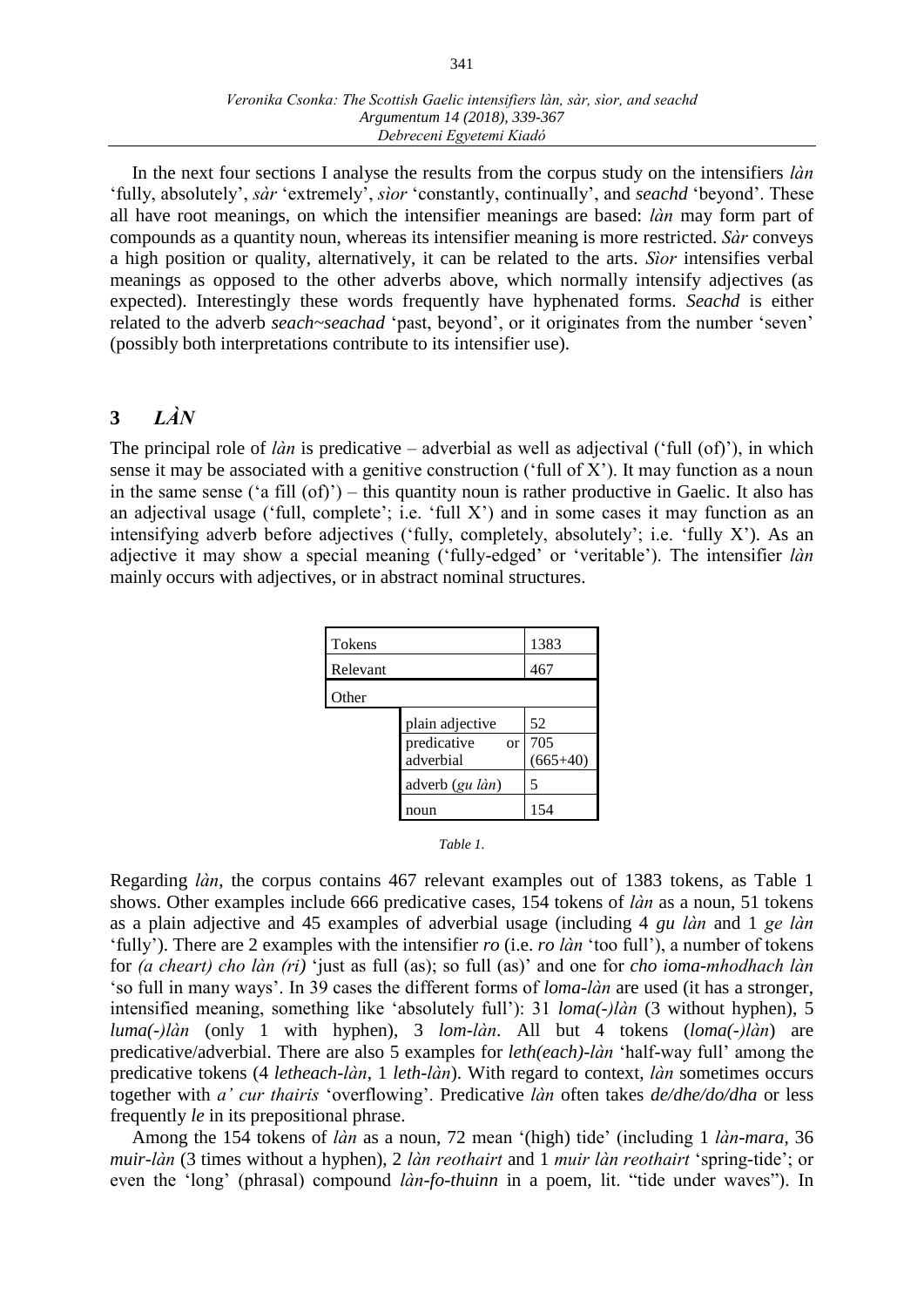further 8 cases *làn* conveys quantity (e.g. *le botul 'na dhòrn/ Fhuair sinn làn ann an glainidh*  "with a bottle in his hand we got fill in a glass", i.e. 'we filled a glass'). 75 quantity nouns serve as base for a genitive phrase, thus often take a prepositional phrase with *de/do* or simple genitive case (even the 'long' *làn-na-dùirne* 'fistful', lit. "fill of the fist").

## *3.1 Statistics*

Among the relevant tokens of *làn* I have counted 324 with nouns (69.4%), 72 with adjectives and 33 with participles (22.5%), and 38 verbal structures (36 with verbal nouns and 2 with root verbs: *làn-choisinn* 'fully earned' (i.e. deserved), *làn fhoillsich* 'fully revealed') (8.1%). The nouns include 2 prefixed ones (*làn cho-aonta* 'full consensus', *làn chomh-fhaireachdainn* 'full compassion/sympathy'), 9 compound nouns and a proper name (of a geographical area: *làn-Ghàidhealtachd* "pan-Gaeldom" (i.e. '(the) whole Gaeldom').

Combinations with the highest occurrences are as follows:

- **31** *làn(-)chinnteach* (15 with hyphen) 'fully/absolutely certain'
- **28 – 27** *làn(-)chreidsinn* (15 with hyphen) + **1** *làn creidsinn* 'fully believing'
- **20 – 12** *làn(-)dhùil* (4 with hyphen) + **8** *làn(-)dùil* (2 with hyphen) 'full expectation'
- **15 – 11** *làn(-)spàin(e)* (4 with hyphen) + **2** *làn spàineadh* + **1** *làn spàinne* + **1** *làn spàinadhairc* 'spoonful'/'fill of a hornspoon'
- **14 – 13** *làn(-)thìd(e)* (2 with hyphen) + **1** *làn tìde* 'high time'; 'full time'
- **11** *làn(-)riaraichte* (7 with hyphen) 'fully satisfied'
- **10** *làn(-)fhios* (5 with hyphen) 'full knowledge'
- **9** *làn(-)ghaisgeach* (2 with hyphen) 'a fully-fledged/veritable hero'; *làn-laghadh* 'plenary indulgence'
- **8** *làn(-)chòir* (4 with hyphen) 'full right'
- **7** *làn neart* 'full strength'; **5** *làn(-)thoilichte* (2 with hyphen) + **2** *làn-toilichte*  'absolutely happy'
- **6** *làn(-)bheachd* (1 with hyphen) 'full opinion'

From the list above it is clear that *làn* is common with all sorts of abstract nouns, adjectives, and even the verbal noun *creidsinn* 'believing'. It is attested among fixed phrases such as *fios*/*dùil*/*còir a bhith aig* 'to know (sg)/intend (to do sg)/have right (to do sg)', with feelings, states of mind and convictions (*toilichte* 'happy', *riaraichte* 'satisfied'; *cinnteach* 'certain', *creidsinn* 'believing'; etc). It is a common device to express quantity (*làn-spàine* 'a spoonful'), and it may well refer to power and strength (*neart* 'energy, strength'). Further similar examples are to be encountered in the corpus, such as *làn-chìnnt* 'full/entire certainty'; *làn chreideas* 'full credit/trust', *làn chreidimh* 'full/entire belief/faith'; *làn riarachadh* (2) 'full satisfaction'; *làn thoileach* 'fully/entirely willing', *làn thoil (agus chridhe)* (2) 'full/whole will(ingness) (and heart)', *làn thoil-inntinn* 'full enjoyment/pleasure'.

## *3.2 Grammatical structure*

The most tangible and literal form of *làn*, referring to quantity, may occur together with the prepositions *de/do*, *le*, or, alternatively, it may take the genitive.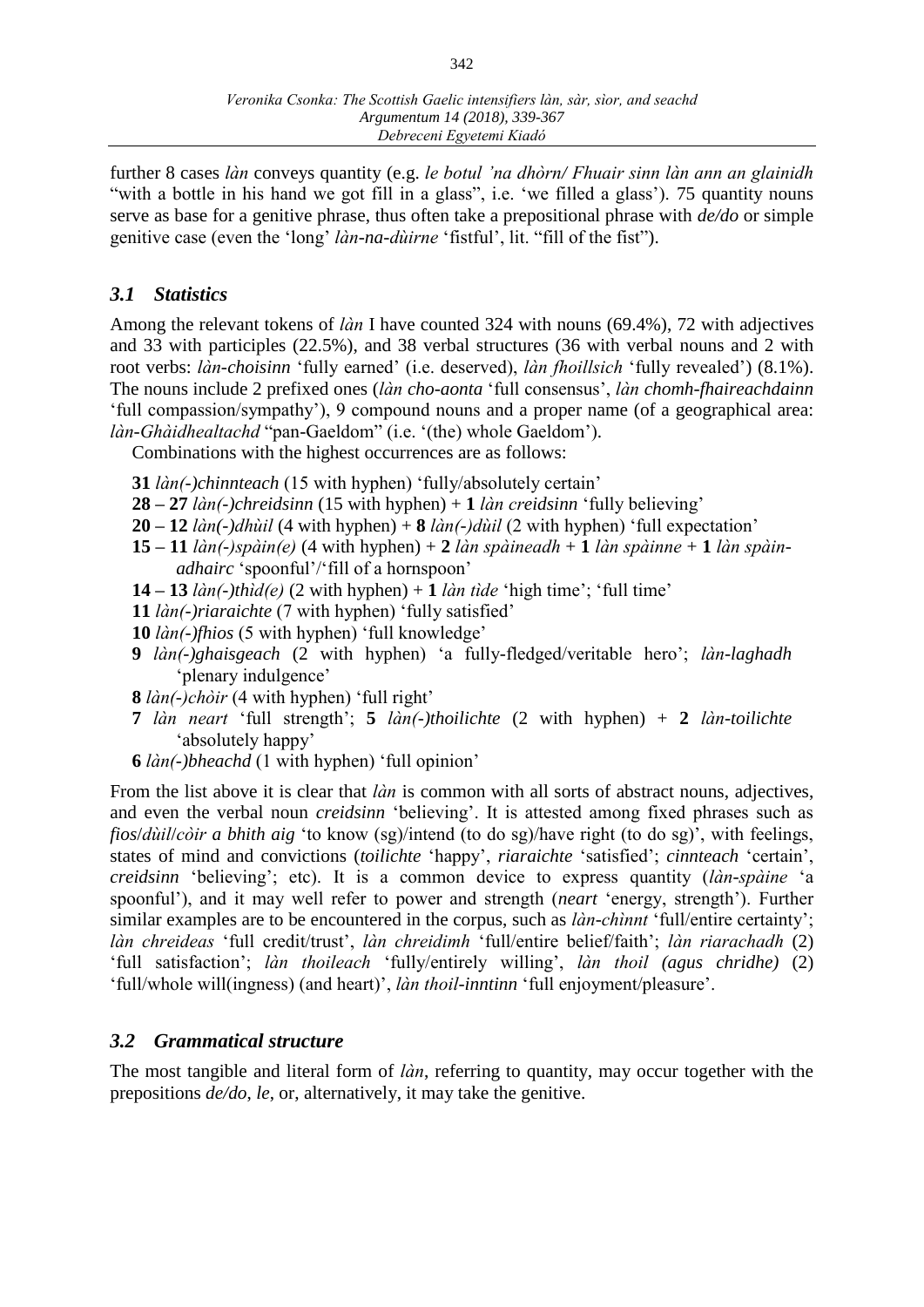#### **Example 1.**

*basgaidean sràbhadh làn bìdh* 'straw baskets full of food'

*Tha'n tigh-osda lan de shealgairean agus iasgairean 's an t-samhradh* 'The hotel is full of hunters and fishermen in the summer'

*… 'S thig an Geamhradh làn le tuil.* '… And the Winter came full with torrent[s].'

This structure of *làn* is encountered in three occasions:

- a) in predicative or adverbial usage (see examples above)
- b) where *làn* functions as a noun, in the sense 'a great amount'
- c) *làn* followed by a noun indicating a full quantity ('a whole …') of something further evidence for the close connection between *làn* and the following noun in the genitive is that a number of tokens can be encountered with hyphen: e.g. *làn-spàine* 'spoonful', *làn-làimhe* 'handful', *làn-beòil* 'mouthful'; *làn-sgeilid de uisge/làn-sgeilid uisge*… "a saucepanful of water" (even the figurative *làn-sùla* 'eyeful', lit. "full of eye" (in a poem)):

*Làn-sùla thu air thùs nan gruagach, Reul-iùil fear-stiùradh a' chuain thu; Cuspair nam bàrd a ni duan thu, Do mhaise toirt buaidhean-beòil dhaibh.* 'You are eyeful at the forefront of (the) young women, you are a guiding star of the ocean's steersmen; you are the subject of the poets who make (i.e. write) an ode, your beauty bringing them oral victories.'

In two cases the compound consists of a longer structure: *long mhór fo a làn-cuid-sheòl* 'big ship under full sail' (lit. "full set of sail"); *làn-dì-bheatha* 'full welcome' – the former is evidently a genitive structure; however, the origin of the latter is not clear, according to Dwelly's dictionary *dì-* originates from *deagh-* leaving us with the meaning "completely good life".

### More on quantity: predicative/adverbial and nominal usage:

A further 83 tokens show the same structure as above; however, they cannot be considered as compounds by any means. The structure is more complex, containing a definite article or possessive pronoun and the genitive of the noun, as in Example 2.

#### **Example 2.**

*a) làn a' bhotaill* 'bottleful, fill of the bottle' *làn a chròig de shiùcar* 'a full hand (of his) of sugar' *làn na cuaiche seo den bhùrn …* 'this whole bowl of (the) water/this bowl full of water' *le làn a bhonaid de chlachan* 'with his cap full of stones/with a full cap of stones' *A' giùlan làn a' phoca dhiubh* 'Carrying a pocketful ("a fill of the pocket") of them' *làn na pìoba* [*smochd*] 'one fill of the pipe [of smoke]' *làn na spàin(e)* 'a spoonful' ("one fill of the spoon") *làn a dhùirn/mo dhùirn*, etc 'a handful (of his/mine, etc)' *làn am beòil/mo bheòil*, etc 'a mouthful (of theirs/mine, etc)' *… a' cur làn a dhroma dheth de chaochladh pòr …* ʻloading its back with a variety of crops (of the soil)' (lit. "putting a backful of a variety of crops off")

With *làn* reference is often made to body parts, and in certain cases this may express a more abstract meaning: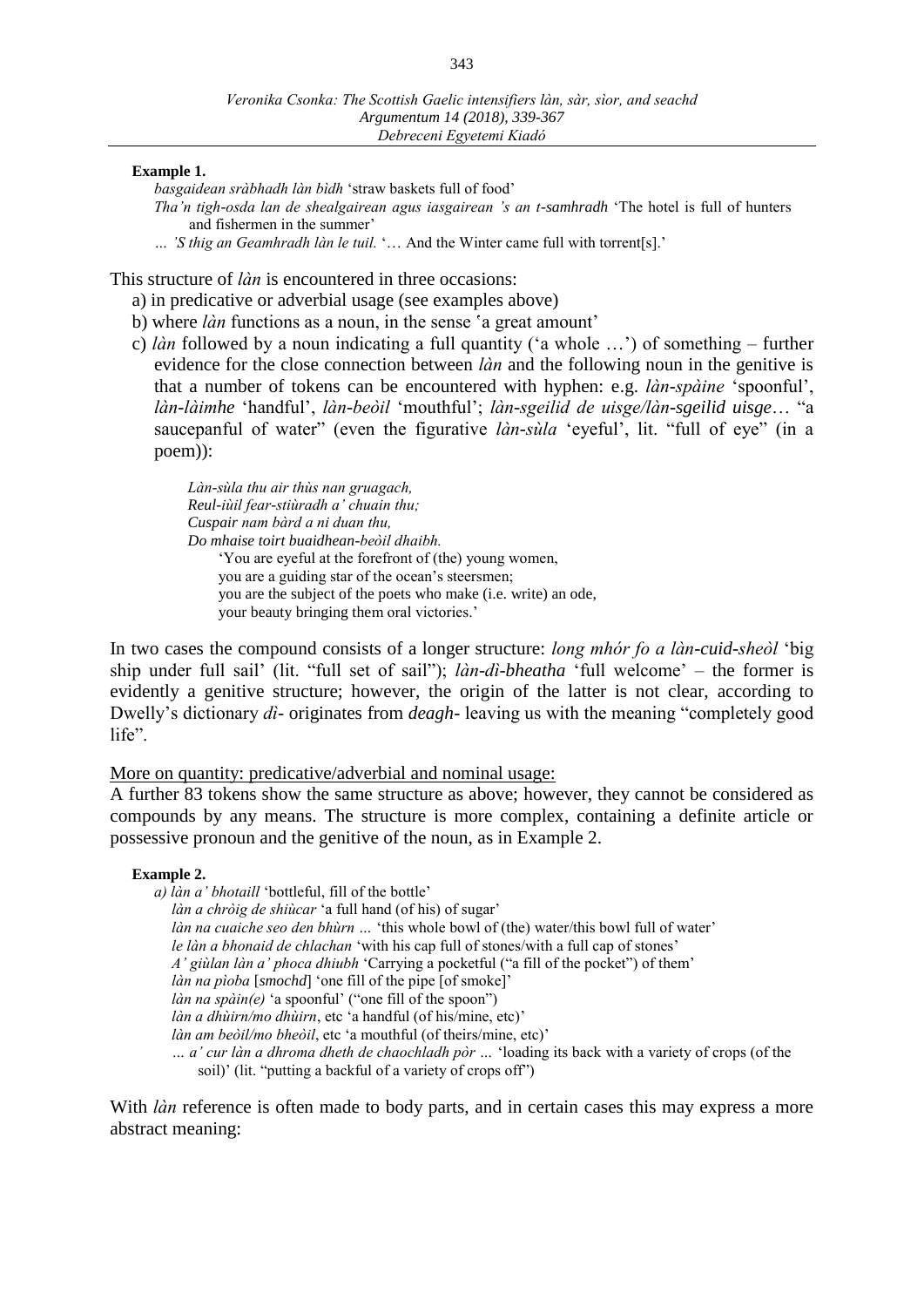- *b) 'S tha làn a chinn aige den chànain …* 'And he has a full head (of his) of the language'/ *… aig an robh làn a chinn a Ghàidhlig …* 'who had a full head (of his) of Gaelic'/*le làn an cinn de Ghàidhlig* 'with a full head of Gaelic/with their head full of Gaelic'
	- *… a' gealltainn dhut làn do bhroinn.* 'promising you a full stomach/belly (of yours)'/*'S math is fhiach thu làn do bhroinn.* 'You're well worth/deserve your full stomach/belly (i.e. the fill of your stomach/belly).'

Furthermore, *làn* may be used in a broader or more poetic sense:

*c) làn an saoghal a dh' uisge* 'a whole world of rain'

- *… ghlan mi làn a saoghal a soithichean.* "I cleaned a whole world of her dishes"
- *… a' gabhail aon làn a shùl de ghleann a ghràidh …* "taking one eyeful (of his) of the valley of his love", i.e. '(he) taking one glimpse/glance of his beloved valley'

Frequently the same expressions exist with *làn* as a noun in a compound and in a grammatical phrase, as in Example 3:

#### **Example 3.**

| a) COMPOUND                    | <b>GRAMMATICAL PHRASE</b>                  |
|--------------------------------|--------------------------------------------|
| <i>làn-dùirn</i> 'a fistful'   | <i>làn a dhùirn</i> "a fill of his fist"   |
| <i>làn-beòil</i> 'a mouthful'  | <i>làn a bheòil</i> "a fill of his mouth"  |
| <i>làn-spàine</i> 'a spoonful' | <i>làn na spàine</i> "a fill of the spoon" |

The difference here is apparently that the grammatical phrases do not simply refer to quantity but emphasise the contribution of the particular person who does the action (by the possessive pronoun); the definite article appears in relation with objects (*botal* 'bottle', *poca*  'pocket/sack', *pìoba* 'pipe', *spàine* 'spoon', etc), the reason for its use is less obvious than that of the possessive pronoun, it seems to alternate freely between the fixed expression and the compound. In poetic language we have even encountered the variation *làn-sùla* 'eyeful', vs *làn a shùl* "the fill of his eyes". It is worth noticing that, while there is a hyphen in the former structures, it is absent in the latter. This even applies to longer structures such as *làncuid-sheòl* and *làn-dì-bheatha*:

#### **b) COMPOUND GRAMMATICAL PHRASE**

*long mhór fo a làn-cuid-sheòl Bha làn a chuid sheòl aige fèin …* 'He was spoiling for an argument'/ 'He was champing at the bit' *làn-dì-bheatha* 'full welcome' *làn dìth a bheatha* 'full welcome (to him)'

In the first pair of examples the different structure actually changes the meaning; however, the second is exactly the same as we have observed above. The only problem that arises here is that the meaning of *dìth* is not clear. Dwelly relates this expression to *deagh-bheatha-te*  '"good life"-ed'; however, *deagh a bheatha* \*"good his life" would not make any sense, since *deagh* cannot be separated from its noun (it should be *a dheagh bheatha* 'his good life' in this case). Another analysis may originate it from *Dia do bheatha* 'God of your life' or ʻGod is your life', which gives a better explanation for the role of the possessive pronoun. Consider George Calder's explanation of *'s e do bheatha* 'you're welcome' as "he [God] is your life" (Calder 1980, cited by Mark 2004). The use (presence and lack) of hyphenation indicates that the latter structure is a grammatical phrase, whereas the former may be considered as an exocentric compound.

Below examples of the above discussed possessive structure are listed, categorised under different meaning groups. Just as in genitive phrases, predicative/adverbial *làn* often refers to feelings, qualities and conditions (as shown in Example 4).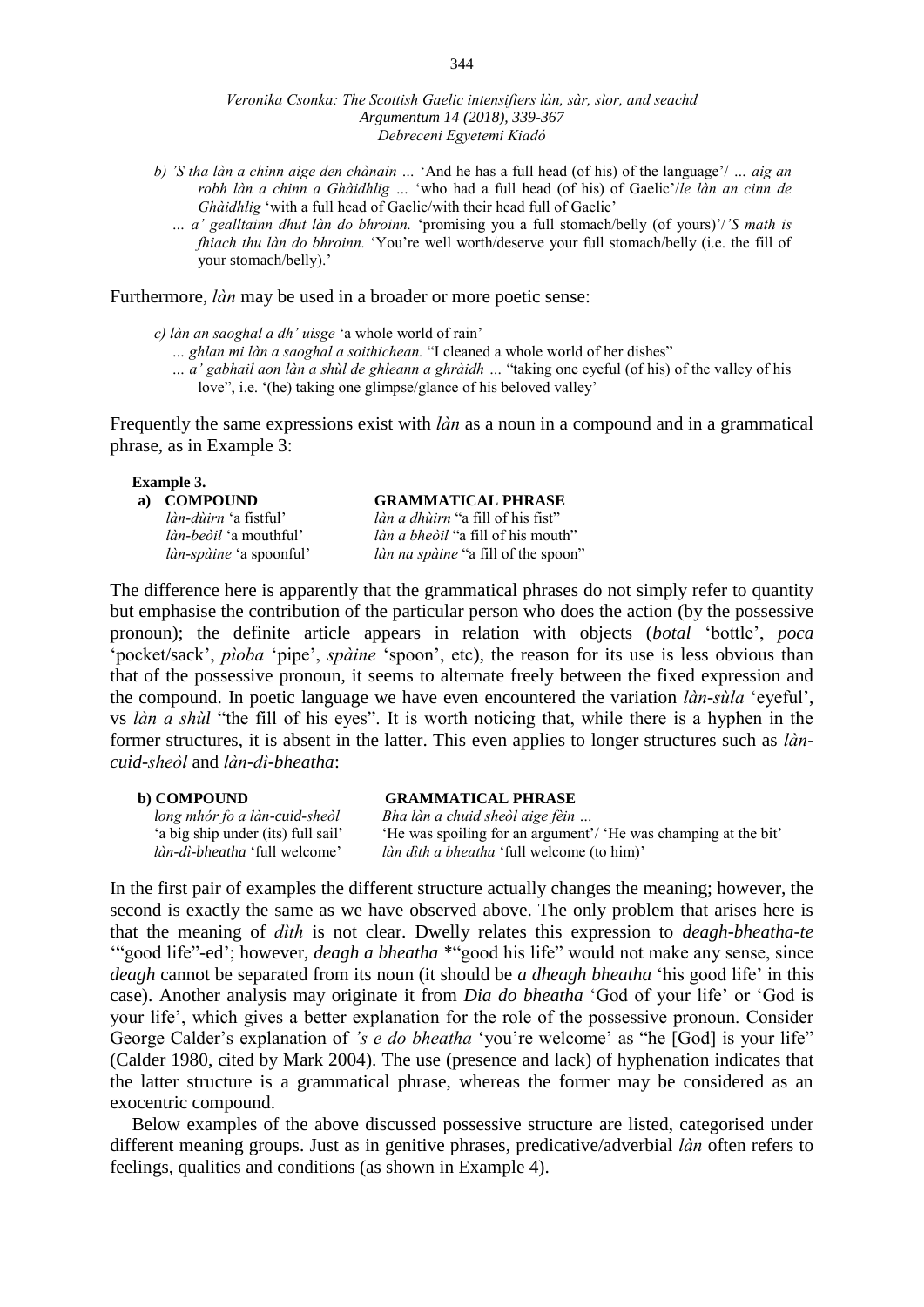#### **Example 4. FEELINGS**

a) with various words meaning 'happiness' and 'cheerfulness':

*làn de gach toileachas* 'full of all contentment', *toil-inntinn* 'pleasure', *cridhealas* 'cheerfulness, heartiness', *sùnnd* 'cheerfulness, joy', *làn sonais is aobhneis* 'full of felicity and bliss', *mire* 'of mirth', *sogain* 'of joy/delight'

b) just as with 'grief' and 'sorrow':

*làn mulaid* 'full of sorrow'*/ cho làn de mhulad* 'so full of grief', *truais* 'of pity', *de ghruaim* 'of gloom'

c) with other emotions and feelings:

*làn dòchais agus gràidh* 'full of hope and love', *làn gràidh agus aithreachais* 'full of love and regret', *làn de theagamh* 'full of doubt', *làn imcheist* 'full of anxiety', *làn pròis is uaill* 'full of pride and vanity', *làn farmaid* 'full of envy/jealousy', *loma-làn eagail* 'completely full of fear', *loma-làn feirg agus taosgach de theine lasrach* 'completely full of anger and brimming with blazing fire', *le sùilean làn iongnaidh* 'with eyes full of wonder'*/ Bha aodann làn iongnaidh* 'His face was full of wonder/surprise'

#### These expressions are often accompanied by *cridhe*:

d) *O chridhe làn gaoil* 'Oh heart full of love'

*le cridhe làn taingealachd* 'with a heart full of thankfulness'

*bha an cridheachan làn de bhuadhachas* 'their hearts were full/filled with gratitude'

*… aig an robh an cridhe làn sainnt agus gaol an airgid …* 'whose heart was filled with greediness and love for money'

I have also encountered one token with *inntinn*: *Bha m' inntinn làn suigeirt …* 'My mind was filled with cheerfulness.' As a result, *làn* serves perfectly to describe personality.

#### **PERSONALITY/QUALITY**

*Bha cridhe Mhr Màrtainn làn caoimhneis …* 'Master Martin's heart was filled with kindness …' *fear làn roimh-bhreith* 'a man full of prejudgement' *… agus an guth aige làn de fhanaid, …* 'and his voice full of mockery'

There are also examples describing physical conditions:

#### **CONDITIONS/STATES**

*mo cheann làn cadail* 'my head full of sleep' (i.e. drowsy) *ann an guth làn cumhachd* 'in a voice full power/in a powerful voice' *làn lùiths* 'full of energy' *A chionn tha mo leasraidh làn ghalar …* 'Since my loins are full of pains …' *… an diugh bha mo shaoghal làn de bhlàths.* '… today my world was full of warmth.'

#### **SENSE and COMMUNICATION**

*làn de thuigs' 's de chiall* 'full of understanding and of sense'

*cho làn dhe na smaointean* 'so full of the thoughts' OR *làn smaointean aig/air/mu dheidhinn* 'full of thoughts of/on/about'

*… tha an gille làn dìomhaireachd gliocais os cionn a leithid 'sam bith …* 'the boy is full of the mystery/wonder of wisdom above the rest/everyone else'

*… 's a thill dhachaigh làn de aithne is glòir …* 'and who came home full of recognition and glory'

*Bha e cho làn de chainnt …* 'He was so full of speech' (i.e. spoke a lot)

*Bha e làn ghearanan.* 'He was full of complaints.'

*làn leisgeulan* (*airson dragh a chur orm*) 'full of apologies (for bothering me)'

In the last cluster we see more examples for the connection with mental qualities of *làn*, as well as its dynamic nature in relation with words of communication, as the last three examples convey immersion in various forms of communication.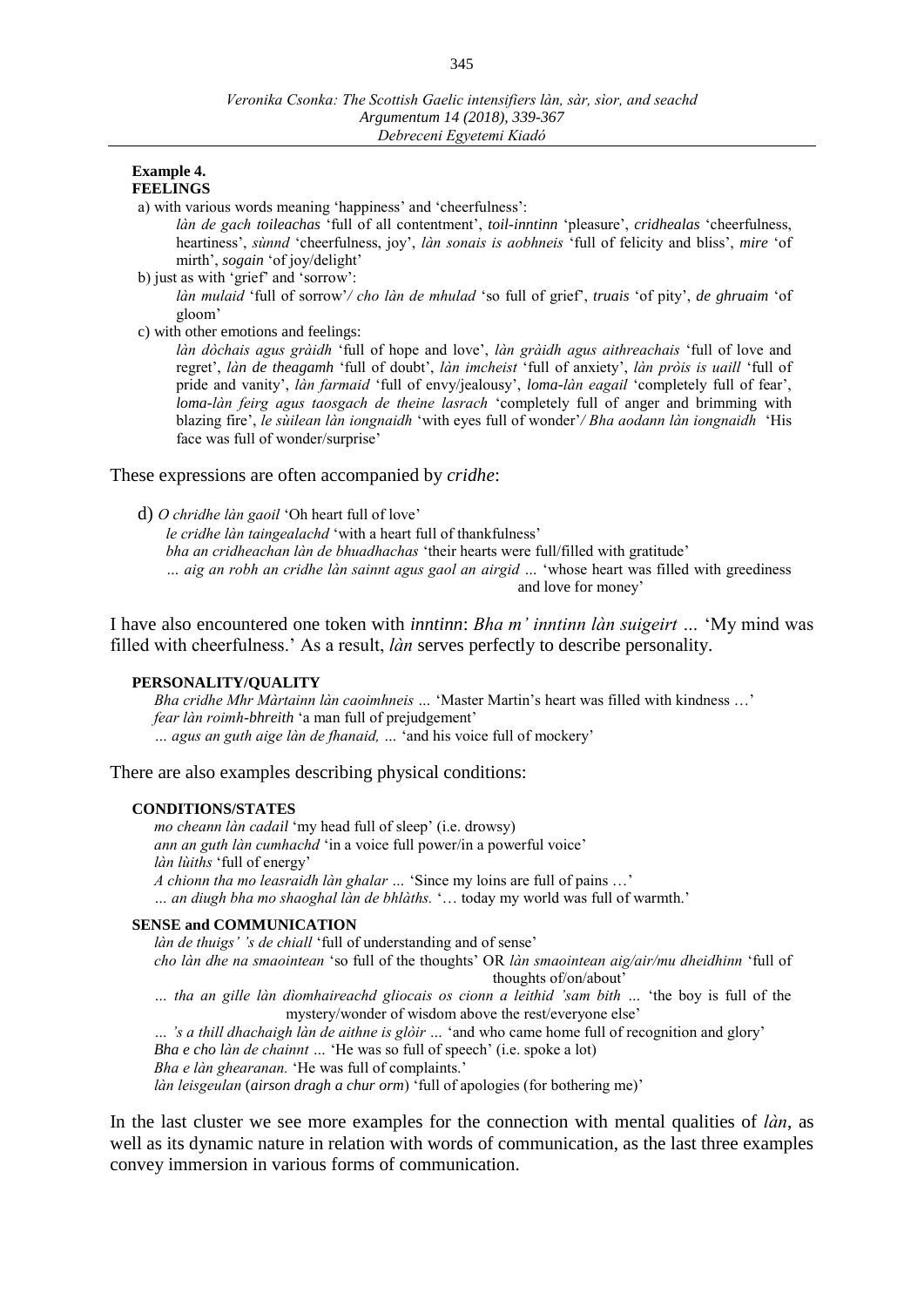In the case of feelings, etc the intensifying effect naturally remains, even though we do not deal with actual intensifier phrases in the case of genitive constructions. More abstract examples are as follows:

#### **Example 5.**

- *a) Dhasan tha an t-àite làn/ liuthad smuain ag éirigh suas.* 'For him the place is full of so many thoughts arising.'
- *b) … ma bha duine riamh làn de Ghàidhlig agus làn de dh'fhòghlam na Gàidhlig, b' e an duine sin Dòmhnall MacFhionghain.* '… if someone was ever full of Gaelic and full of education of (the) Gaelic, that man was Donald Mackinnon.' (i.e. knew a great deal about Gaelic)
- *c) Mo chluasan làn le mór uamhas nan gunnachan.* 'My ears full with the great horror of the guns.'
- *d) Bha Ùistean dol dachaigh aon oidhche, làn liquor.* 'Hugh was going home one night, full of liquor.'
- *e) làn dhen an droch rud*/*làn dhen an t-sàtan* 'full of the evil/satan'

Another fixed expression can be encountered in relation to *gaoth* 'wind'. It can be used either in a literal or an abstract sense, as Example 6 demonstrates.

#### **Example 6.**

- *a) … dh' fhosgail am paraisiut mar sheòl mòr làn gaoithe os mo chionn.* '… the parachute opened above me like a large sail full of wind.'
- *b) … bha a' bhàrdachd aige mar e fhèin: làn gaoith.* '… his poetry was like himself: full of wind.'

Note also the following example containing genitive construction with the possessive pronoun, highlighted above: *Fhuair an long làn a cròic giobuill de ghaoith fhallain* … "The ship got a bellyful of fresh north wind in its sail/sails". Similar to *làn-beòil* for 'mouthful', Gaelic uses the construction *làn gum beul* to express 'full up' (lit. "full to mouth"): e.g. *bha iad làn gum beul le gràn brèagha glan cruaidh* 'they were full up with lovely pure hard grain' (i.e. the chests, in this case).

*Letheach-làn* 'half-way full' and *loma-làn* 'absolutely full' follow the same pattern as predicative *làn* in general (i.e. they can take the genitive or the preposition *de*). I have counted 3 quantity nouns (meaning 'the whole') among the 31 tokens of *loma(-)làn* (sic), one of which, in a poem, refers to the whole predicate (verbal phrase), intensifying the verbal noun (unless it can be interpreted as and adverb: ʻfully wrestling'), as Example 7 shows.

#### **Example 7.**

- *a) Ghabh Sine loma-làn na gloinne* 'Jean took a full glass/ a glass full to the brim (lit. "a complete fill of the glass")'
- *b) … a ghiùlain loma-làn dhen a h-uile seòrsa a chuireadh bean-taighe feum air.* '… that delivered a full lot of everything/all sorts of things that a housewife would need.'
- *c) … le loma-làn an t-saic de na h-uile seòrsa bìdh.* '… with the whole sack completely full (lit. " with the complete fill of the sack") of all sorts of food.'
- *d) … No cheart cho dòcha loma làn/ A' gleac ri fhaileas anns an Spàinnt …* 'or just as likely/may as well be completely full of wrestling with his phantom in Spain'

## *3.3 Meanings (of the intensifier)*

If we consider the number of predicative tokens, it is not surprising that *làn* shows a tendency to express amount even in its compounds. On the other hand, before an adjective even *làn*  functions as an intensifier, as adverbs before adjectives normally do. Thus, with an adjective it conveys the meaning 'fully, [to a very high degree]' (see Example 8).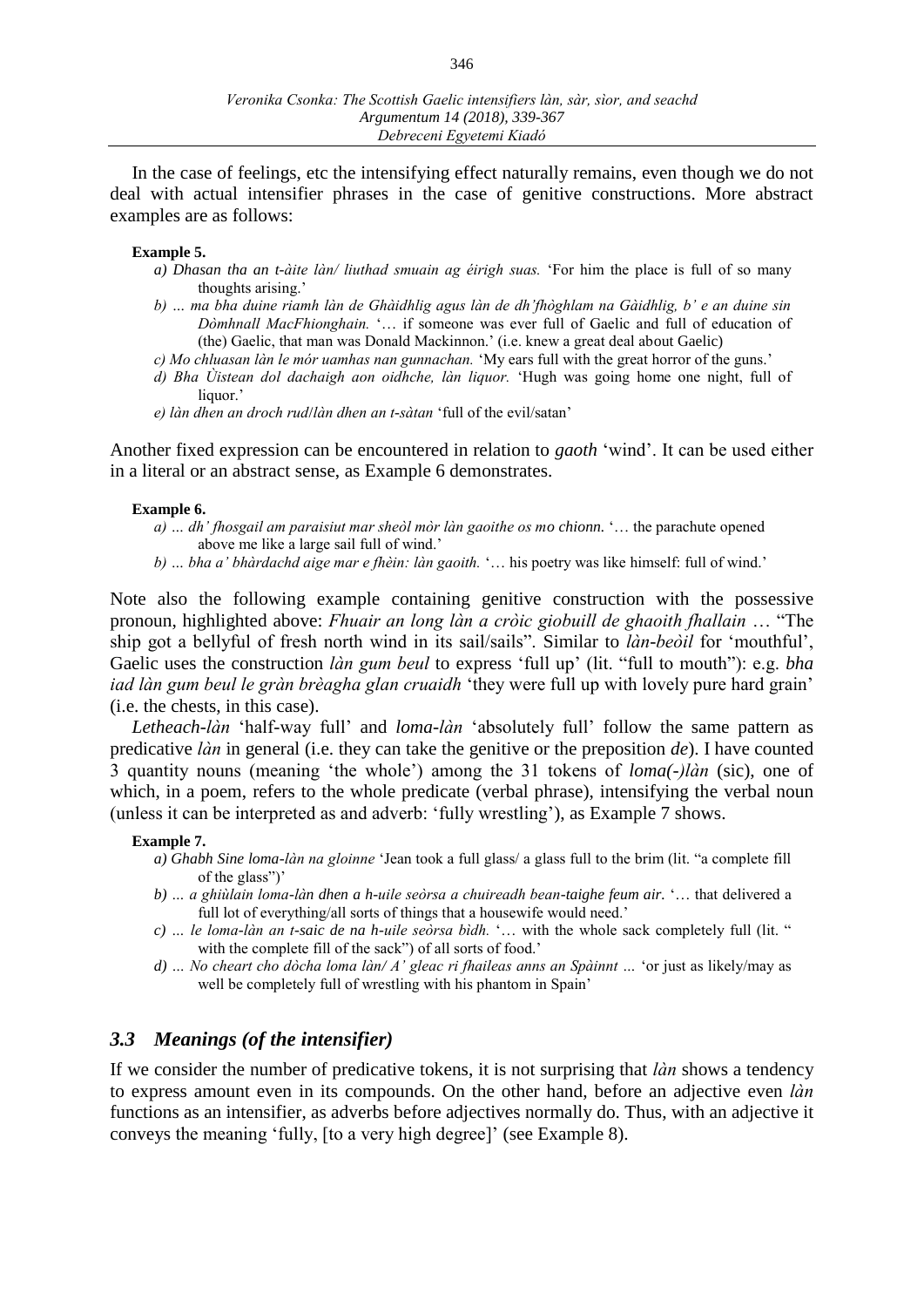#### **Example 8.**

*a) làn fhileanta* 'fully fluent'*, làn-Chrìosdaidh* 'fully Christian' (dedicated to)

*b)* (participles:) *làn(-)riaraichte* 'fully satisfied' (often), *làn(-)thoilichte* 'entirely happy' (often), *(gu) làn-shònraichte* 'most of all' (lit. "fully especially"), *làn armaichte* 'fully armed', *làn fhosgailte* 'fully open', *làn-dhearbhte* 'fully convinced'

This intensifier meaning, though abstract, is probably even more obvious in words like *lànmarbh* 'fully dead/stone dead', or *mu's d'thainig iad gu làn sholus na fìrinn* 'before they reached (lit. "came to") the full light of truth' (i.e. a high/absolute degree of truth, full spiritual consciousness). Usually, the more abstract a reference is, the more it can be intensified, and, accordingly, *làn* commonly occurs together with feelings or states of mind: *làn shona* 'fully/entirely happy', *làn mhuinghinneach* 'fully/absolutely confident', etc. It may even combine with the intensifier *cho* as in *cho làn shoilleir* 'so entirely clear/evident' and *cho làn-marbh* 'so entirely dead'. I have encountered one token with the reverse order of these two intensifiers in *làn cho milis ri …* 'entirely so sweet as …'.

The verbal use also shows the intensifier meaning 'fully, absolutely' and is frequently encountered with mental activity or abstract concepts:

#### **Example 9.**

*a) ... bho 'n dìoghaltas a làn-choisinn i* '… from the punishment that she fully earned (i.e. deserved)' *b) làn(-)chreidsinn* 'fully believing' /similar in meaning to the adjectival *làn(-)chinnteach '*absolutely sure'/, *làn(-)dearbhadh* 'deep conviction', *lan thuigsinn* 'fully understanding'

Even in the case of *làn-fhosgladh* 'fully/entirely opening' and *làn fhoillsich* 'fully revealed' (in *Làn fhoillsich mi mo pheacadh dhuit* 'I fully disclosed/revealed my sin to you') the verbs exhibit a religious process rather than a physical action. Nevertheless, *làn* can appear together with verbs indicating a change in state, as we can see in the examples *làn-chrìochnachadh ionnsachadh* "fully finishing to learn", i.e. 'starting to fully understand, to be aware (of sg)' and *Tha m' aigne air làn-fhosgladh* 'My spirit/soul has fully/entirely opened'.

With other verbs – associated with communication – *làn* conveys the meaning 'constantly', or 'immersed' (e.g. *làn bruidhinn* 'full of speaking', *làn troid* 'full of quarrelling, intensely quarrelling'). On the other hand, if this suggestion is correct, then in the verbal phrases above *làn* functions as a predicative adverb (consider the examples below).

#### **Example 10.**

*a)Thigeadh, is dh'fhuiricheadh, is dh'fhalbhadh iadsan, làn bruidhinn is làn diubh fhéin.* ʻThey would come and stay and leave, full of talking and full of themselves.'

*b) Aig an ìre sin bha Tormod MacRaghnaill am baillidh làn troid.* ʻAt that stage Norman MacRanald, the bailiff, was full of reproof.'

As we can see above, these are genitive constructions in effect, consisting of *làn* and a verbal noun.

Accompanying nouns, *làn* has a much more literal meaning, which could be translated mainly as 'full', or 'all, the whole' (usually with more tangible objects, geographical places, etc; I have grouped the first two meanings in Example 11 a and b in accordance with this classification). There is a third type, which denotates quantity, and shows a similar structure to the predicative usage. Here *làn* can be interpreted as a noun meaning [a certain amount] ('complement, fill' according to Colin Mark's *Gaelic–English Dictionary*) and the noun it is connected to is in the genitive (see below for examples).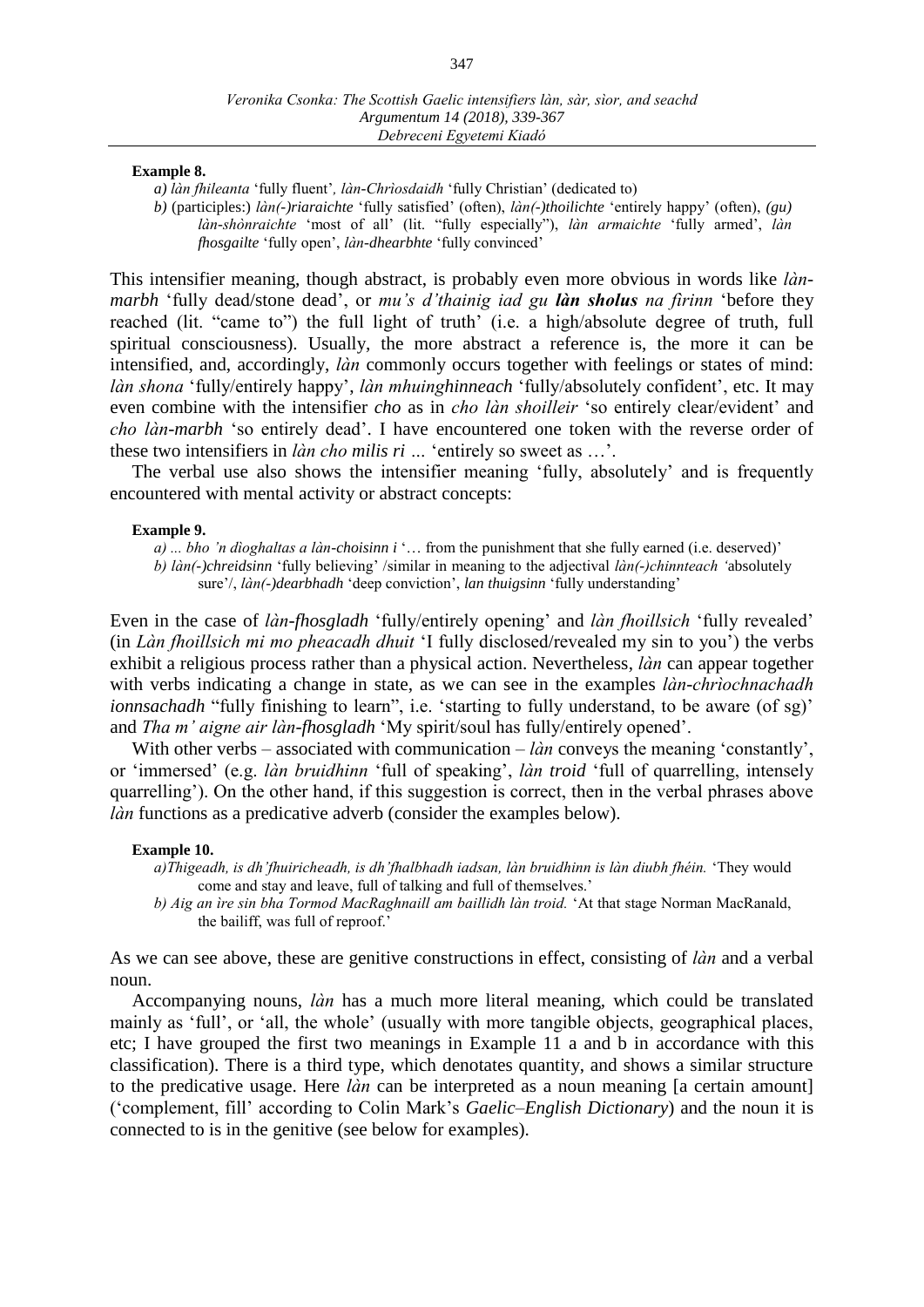| <b>Example 11.</b> |  |
|--------------------|--|
| a) $'FULL'$        |  |

| physical                               | mental                                 | other abstract                                 |  |
|----------------------------------------|----------------------------------------|------------------------------------------------|--|
| làn neart                              | (le) làn aonta/cho-aonta               | thug làn bhuaidh air                           |  |
| 'full strength'                        | '(with) full agreement/consensus'      | "took full victory on (sy/sg)", i.e.           |  |
|                                        |                                        | 'completely defeated (sy/sg)'                  |  |
| aig a làn àirde 'at his full           | <i>làn-bhrìgh</i> 'full sense'         | full <sup>*</sup><br>ability,<br>làn<br>chomas |  |
| height'                                |                                        | capability; full potential'                    |  |
|                                        |                                        |                                                |  |
| làn<br><i>bhlas</i><br>'full<br>taste' | $($ /làn<br>làn(-)mhathanas            | làn(-)shaorsa 'full/entire freedom'            |  |
| (sense)                                | <i>mhaitheanas</i> ) full forgiveness' |                                                |  |
|                                        | le làn-onairean cogaidh 'with full     |                                                |  |
|                                        | military honours'                      |                                                |  |
|                                        | làn mhuinghin 'full faith' (feeling)   |                                                |  |

#### **b) 'ALL THE …'/'THE WHOLE …'**

*'n an làn thrusgan* 'in their full gear/kit'

*làn armachd* 'full armour'

*làn-chruth na craoibhe* 'full shape of the tree'

*'na làn-oighreachd dhuinn* "in its full inheritance for us", i.e. 'fully inherited to us'

*Tha Rùnaire na Stàite a' cur a làn-thaice …* 'The State Secretary gives (lit. "is putting") his whole support …'

*an làn-torradh de mheasan abaich* 'the full growth of ripe fruits'

*làn inbhe oifigeil* 'full official status'

*Nithear so le làn bhraith-lìn a dhùbhlachadh air a leud …* 'This is done by thickening the whole sheet in its width …'

*roinn 'na "làn-Ghàidhealtachd"* 'area of the "pan-Gaeldom" (i.e. 'the whole Gaeldom')'

#### **c) QUANTITY** (with *de/dhe/do* OR genitive)

*làn-beòil* 'a mouthful (of)', *làn dùirn* 'a fistful (of)', *làn-làimhe* 'a handful (of)'

*làn bòla* 'a bowlful (of)', *làn cupa/copain* 'a cupful (of)', *làn(-)spàin(e)* 'a spoonful (of)' (*làn spàin mhòr* 'tablespoon', *làn-spáine bhig* 'teaspoon', *làn spáin-adhairc* 'horn spoon', etc), *làn truinnseir beag* 'a small plateful (of)'

*làn poca* 'a pocketful (of)', *làn meurain* 'a thimbleful (of)'

*làn carbaid* 'a "carriageful" (of)' (i.e. 'a carriage full (of)'), *làn saoghail de ghuin mhallaichte* 'a "worldful" of damnable pang' (i.e. 'a whole world of damnable pangs'), *làn taighe chaorach geala* 'a "houseful" of white sheep' (i.e. 'a whole house of white sheep')

#### Fixed expressions:

Connected to a noun connotating feelings or mental activity, *làn* may be interpreted as an intensifier, emphasising the degree of the mental entity described. With such nouns *làn* (just as other intensifiers) tends to form various conventionalised structures:

#### **Example 12.**

a) *ann an* + POSS. PRONOUN structure:

*bha e ann a làn bheachd* "he was in his full opinion", i.e. 'he was fully convinced', *an làn bheachd* "in full opinion", i.e. 'fully convinced' (also: *de'n làn(-)bheachd* "of the full opinion"; *gun làn bheachd aige* 'without having a full (i.e. definite) opinion'); (*Bha na cailleachan a nis*) *'na làn uidheam* ('The old women were now) "in their full equipment"', i.e. 'fully-equipped' (also *fo làn uidheam* "under full equipment", i.e. 'fully-equipped')

**with profession:** *nar làn dhannsairean* "in our fully-fledged dancers" (i.e. ʻ[we were] fully-fledged dancers')

#### **with state/condition:**

**- motion:** *'nan làn chabhaig* "in their full hurry",*'nan làn-shiubhal* "in their full travel", *ann an lànghluasad* "in full movement", i.e. 'fully moved', *ann an làn ruit* "in full dash/rush" (also *le làn ruit* "with full rush")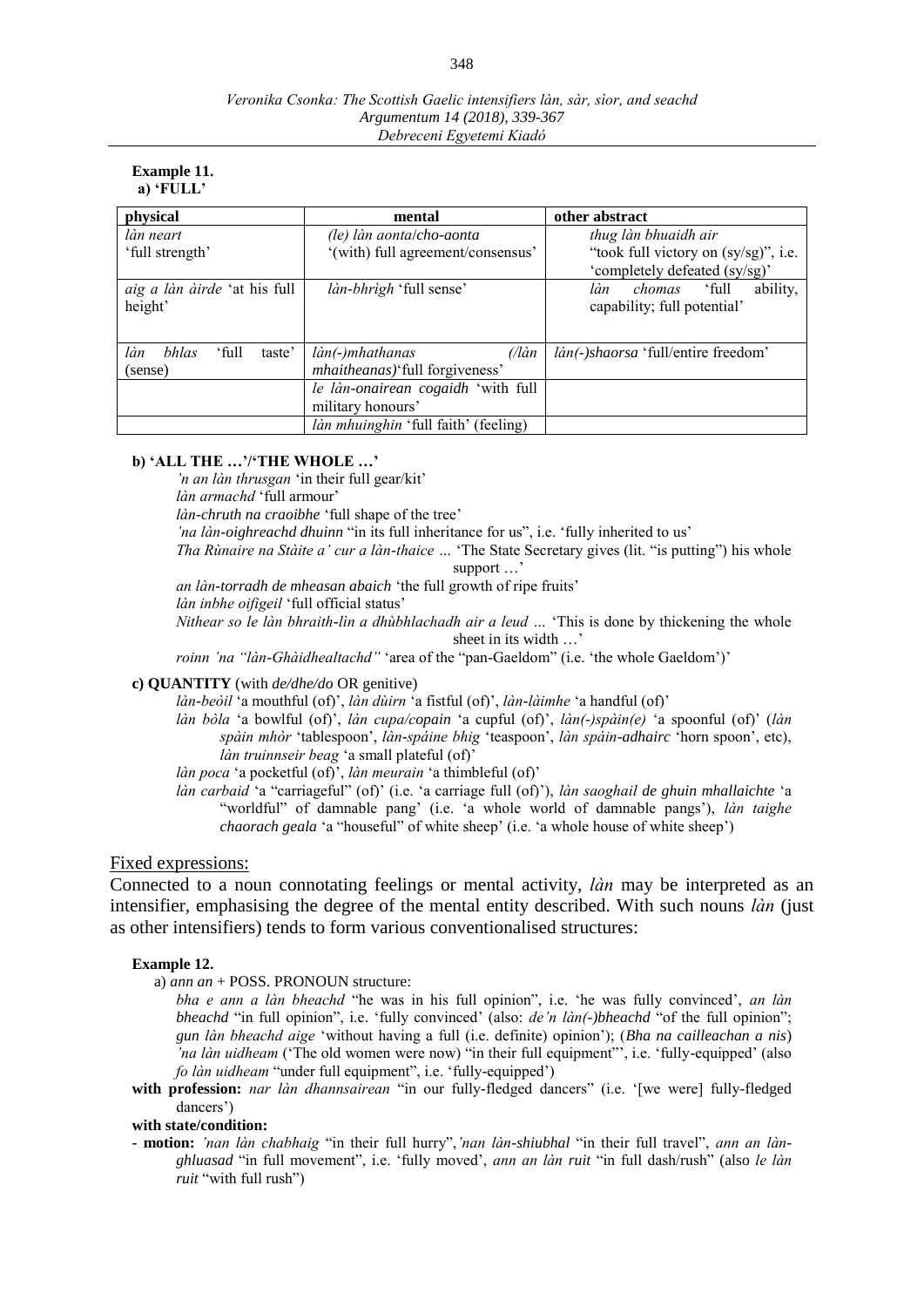- **- emotion:** *ann an làn thoil-inntinn* 'full enjoyment/pleasure' (also *le (mo) làn thoil (agus chridhe)* 'with (my) full/whole will(ingness) (and heart)'); *ann an làn feirg* "in full anger", i.e. 'full of anger'
- **- physical:** *ann an làn neart/'na làn neart* 'in (his/its) full strength'; *an/'na làn mhaise/'na làn maise* 'in (its) full beauty' (also *aig a làn mhaise* "at its full beauty")
	- b) *+ aig* structure:
		- *bha làn(-)d(h)ùil aige gu* 'he fully expected that' or *bha làn(-)dhùil/làn dùil aige* 'he fully intended to', etc (18 tokens; most of them without hyphen), (once also: *bha iad a nis an làn dùil* gun ... 'now they fully expected that ...')
		- *Tha làn fhios aca gu bheil …* "They were in full knowledge that …"; *… aig am bheil làn-fhios gu'm …* "… who were in full/complete knowledge that …", etc (9 tokens; 4 with hyphen), (once: *gheibh esan làn fhios air …* 'he gains/will gain full knowledge of …')
		- *… air a robh làn fheum aige* '… which he absolutely (i.e. badly) needed' (1)
		- *Bha làn smachd aige air an luchd-èisdeachd.* 'He had full control/power over the audience.'; *Chan eil an còmhnaidh làn smachd aig an dàrna aileal air an fhear eile, …*'The second allele is not always completely dominant (lit. "does not always have full domination") over the other one.' (technical language)
		- *Tha làn mhaitheanas agad bhuamsa* 'I fully forgive you' (lit. "you have full forgiveness from me")
		- *… far an robh làn-chìnnt aig daoine nach robh teine …* '… where people had full certainty (i.e. were absolutely certain) that there wasn't fire …'
		- *Tha làn chead aig mo charaid a bheachd a thoirt air rud 'sam bith a chual e…* 'My friend has full permission to give his opinion on something he heard …' (2) (or with genitive case: *… gun d' fhuair e làn chead athar a chum a thogail mar a dhuine-cloinne fhéin.* '… that he got full permission of his father to bring him up as his own son.')
		- *Oir tha làn chòir aig luchd na Gàidhlig air seilbh a bhi aca* 'Because Gaelic people have (the) full right to possess what they have'; *Nach robh làn chòir aige air dèanamh mar a rinn athraichean?* 'Hasn't he got full right to to do as his fathers/ancestors did?'; etc; *a làn chòir air a' chrùn* 'his full right for the crown' (8 tokens; 3 with hyphen)

#### Below I give further examples for structures with *làn*:

#### **Example 13.**

- *a) air a làn-ghleus* 'fully locked' (gun) (lit. "in its full lock")
- *b) … nam biodh e air làn dòchas a chur anns an dithis …* '… he wouldn't have put full/absolute hope in the two  $\cdot$
- *c) air mo/ar/an làn-dòigh* 'in my/our/their full spirits', i.e. 'absolutely happy/pleased'
- *d)* (*a' pòsadh*) *le a làn deòin* '(getting married) with her full/absolute willingness'
- *e) le a bhi a' cur làn ùidh* 'in which placing full interest'
- *f) làn dearbhadh a thoirt* 'giving full evidence/proof'
- *g) thug e dha làn ùghdarras* 'he gave him full power/fully authorised him'
- *h) … a' dèanamh làn aideachaidh gu bheil …* 'fully confessing that' (lit. "making full confession")
- *i) a' dèanamh làn-oidhirp* 'making full/all attempt'
- *j) … ged a dheanadh an t-ùghdair, a làn-dhìcheall air a bhith cur sìos gach nì …* 'although the author would make his full effort/all his effort to put down everything …'

Note that in all 5 tokens of the expression *air làn-dòigh* 'absolutely/completely pleased' the intensified phrase stands with a hyphen, which indicates the compoundhood of *làn-dòigh*.

Further examples for the role of the intensifier *làn* in phrases expressing emotions or other mental activities/entities include:

#### **Example 14.**

- *a) làn thuigse* (*is cìnnt*) 'full understanding (and certainty)'
- *b) làn-aighear*/(*le*) *lànaighear* '(with) full delight/joy'
- *c) làn-dùrachd* (*ar cridhe*) "(the) absolute wish (of our heart)", i.e. 'all we wish'; (*na làn rùn*)/ *làn(- )rùn* '(in his) full intention'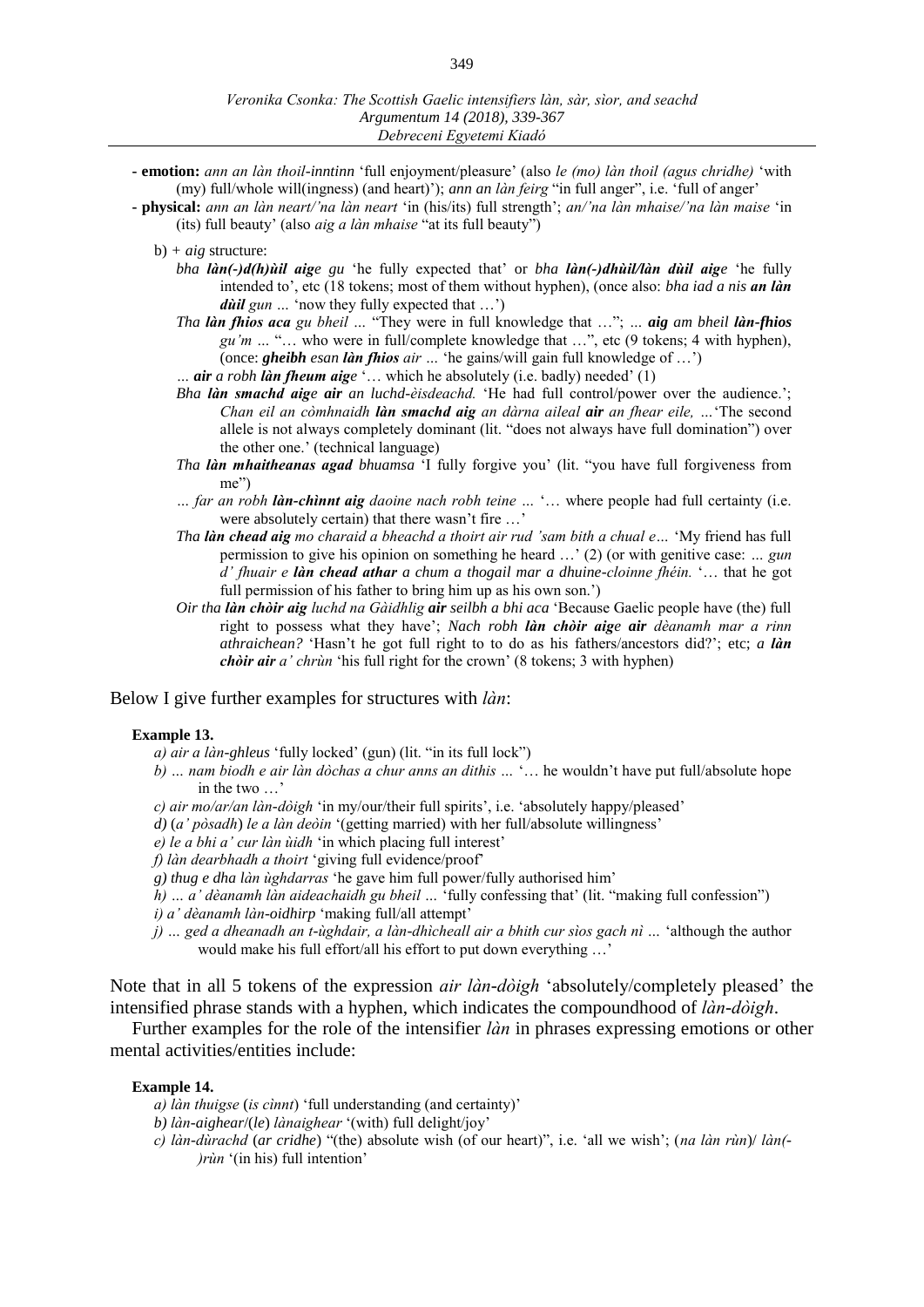- *d) … anns am bi làn-earbs' aige* '… in whom he has every/complete/absolute faith/confidence'; *làn earbsa a chur annad-sa* 'putting/placing absolute trust in you/fully depending on you'; *le làn earbsa* 'with full/absolute confidence'
- *e) làn(-)spèis* 'full affection/respect'; *… gum faod mi làn ghaol a thoirt dhut …* 'that I may show absolute love towards you'
- *f) làn-thròcair* 'full mercy'

There are a number of phrases which can be called compounds as *làn* contributes to their meanings in a less unpredictable (i.e. not fully compositional) way, which is, however, often not confirmed by hyphenation. Expressions are listed in Example 15:

#### **Example 15.**

- *a) làn slige* 'full shell'
- *b) làn chomataidhean* 'main committees' (vs *fo-chomataidhean* 'sub-committees')
- *c) làn(-)àm/làn(-)thìde* 'high time'
- *d) Bha an làn ám aige bhith air ais* 'It was high time for him to be back'; *Tha an làn-ám agad an doctair fhaicinn.* 'It is high time for you to see the doctor.'
- *e) Tha làn-thìd' agad boireannach fhaighinn* 'It's high time you got a woman'; *nach eil làn thìde agad bruidhinn a-mach* 'isn't it high time for you to speak up?'
- *f) làn-duine/-dhaoine* "fully-fledged", i.e. 'grown-up man/men' (e.g. *Ciod nach dean làn-duine?*  'What does not make a full man?')
- *g) làn bhoireannach* (*bòidheach*) 'a (beautiful) full woman' (i.e. grown-up/fully-fledged)
- *h) làn oilean* 'full-breed'

All 5 tokens of *làn*(*-*)*àm* in the corpus have the meaning 'high time', and all but one is accompanied by the definite article as in the example above. *Làn*(*-*)*thìde*, on the other hand, never takes the definite article, still only 1 of the 14 tokens means 'full time' in place of 'high time': *Cha robh e gu móran buannachd ach do fhear a bha 'na dhùil làn thìde choimlionadh ann.* 'It wasn't much use but for someone who intended to fulfil full time there.'

Another fixed expression is *fo làn èideadh* 'in full garment' (lit. "under full garment"). The preposition *fo* 'under' often accompanies *làn*, as it can be observed in *fo làn uidheam* "under full equipment", i.e. 'fully-equipped', and *fo làn-sheòl* 'under full sail' as well. As *lànghòraiche* 'complete silliness/absurdity' is deadjectival (i.e. derived from the adjective *gòrach* 'foolish/silly'), *làn* here conveys the same meaning 'fully' as with the adjective. In effect, we can encounter all sorts of examples for the intensifier meaning of *làn*, referring to an absolute degree (such as *aig làn ìre* 'at full level', *aig a làn airde* 'at his full height'; *thug* […] *làn bhuaidh air* 'gained full victory over'; *làn fhàilte* 'a full welcome' or *làn dì-do-bheatha/làndì-bheatha/làn di-beatha* 'a full welcome'). *Làn ghrian samhraidh* 'full sun of summer/full summer sun' is a creative usage of *làn*, similar to *làn bhoireannach* "a full woman" (i.e. '"fully-fledged", grown-up woman'), as the sun cannot be literally full.

There is one more sense in which *làn* can be used. This may be the most abstract and most pragmatic usage of all (in that it reflects the speaker's opinion, is subjective, and thus flexible and arbitrary), which explains why I have not found many examples for it.<sup>2</sup> In these cases *làn* appears to confirm a previously stated or suggested claim, in the sense 'actual, real, veritable'. Its vague, pragmatic usage is even more accented in the following dialogue:

*"…Chan e fear stuic a th' ann."* […] '"He's not a stockman." *"Làn fhear stuic…".* "A fully-fledged stockman…".

 $\overline{a}$ 

<sup>2</sup> A number of studies suggest that the objective meaning referring to the physical world or senses is the principal and probably first usage of words (e.g. Lackoff & Johnson 1980; see also Jackendoff 1983 on the mental representation of language).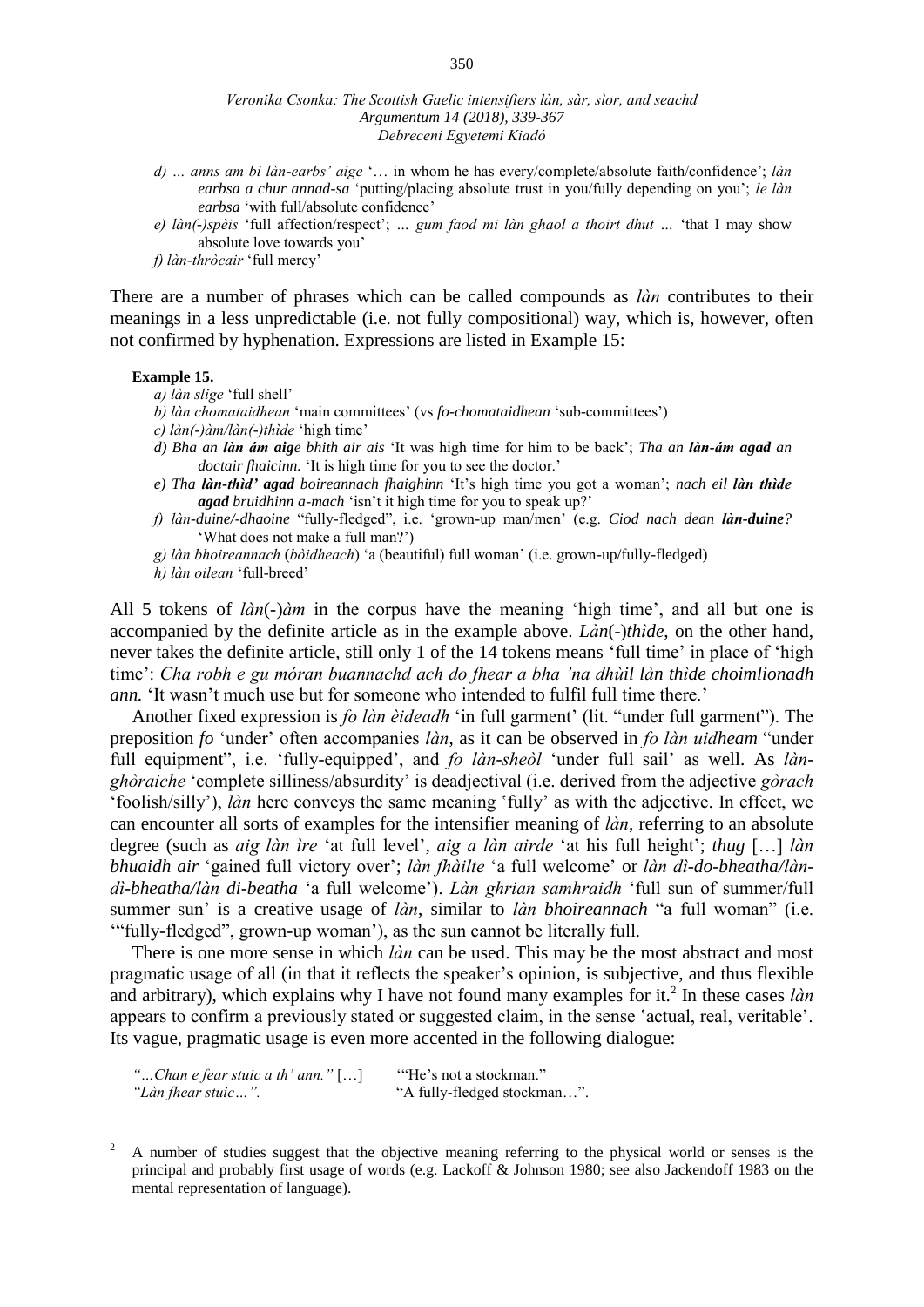Here *làn* could even be translated as 'fully, definitely'. A similar use of *làn* can be attested in the phrase *làn charaid* ('a real friend' in the sense of 'good', 'a friend in all respects'), and maybe also in *làn-chridhe* (*laoich*) 'a genuine/veritable heart (of a hero)': *… Cuiream mo bhròn a thaobh,/ 'S air sgàth balachain ar fàrdachd/ A dhearbh an làn-chridhe laoich, …* '… Let me put my sadness aside, and for the sake of the little boys of our home who tested their genuine hero heart, …'.

## *3.4 Orthography*

**Hyphenation** is an important feature of orthography in that it can be a sign of compounding, as it may indicate initial stress or conventionalisation of fixed expressions, although it is not always reliable. In the case of the intensifier *làn* hyphenation does not appear to show any specific patterns: fixed expressions (like *làn(-)àm* 'high time', *làn(-)àite* 'the whole place/everywhere', *làn(-)bheachd* 'full opinion', *làn(-)chinnteach* 'completely/absolutely certain', etc) mostly occur/are encountered both with and without a hyphen. In intensifier meaning *làn* is often followed by a hyphen (the rate being the highest in the case of adjectives following *làn*: here, 54 out of 86 tokens are hyphenated (63%) (64 out of 106, including participles (60%)), which, however, still does not indicate a significant difference in the numbers of hyphenated and non-hyphenated examples). With verbs the rate is similarly 53% (20/38 tokens), while hyphenation does not tend to occur with nouns (108/324 tokens, i.e. 33.3%). (In the case of *fios* and *fiosrach*, for instance, the noun stands with a hyphen in approximately half of the tokens, while the adjective in almost all its occurrences (although there are only 4 tokens for *làn(-)fhiosrach* in the corpus: 4/9 *làn-fhios* 'full knowledge' vs 3/4 *làn-fhiosrach* 'of full knowledge').)

Hyphens appear in other abstract/figurative expressions (e.g. *làn-bhiadh* 'full/nutritious food', *làn-bhrìgh* 'full sense', etc), or expressions of quantity (see examples of *làn-spàine* 'a spoonful', *làn-beòil* 'a mouthful', etc. above). Nevertheless, in general certain expressions seem to be fixed, and thus written with a hyphen (e.g. *làn-aighear* 'full delight', *làn-dòigh* 'full spirit', *làn(-)armachd* 'full armour' (2 out of 3 are hyphenated), *làn-mór* 'high tide' (only 2 tokens)), while others are not (e.g. *làn dhùil* 'full expectation', *làn bheachd* 'full opinion', *làn chòir* 'full right', *làn mhathanas* 'full forgiveness', *làn thìde* 'high time', etc are only occasionally hyphenated). Among verbal nouns *creidsinn* 'believing' (16/29), *dearbhadh* 'proving, convincing' (2), *fosgladh* 'opening' (1), *crìochnachadh* 'ending, finishing' (1), etc occur with hyphen. Long structures with hyphen (i.e. phrasal compounds) are: *làn-fo-thuinn* "tide under waves", and *làn-na-dùirne* 'fistful' ("fill of the fist"), *làn-dì-bheatha* 'full welcome'. *Làn-ghòraiche* 'complete sillyness/absurdity', mentioned above, incorporates an adjectival meaning into a noun, which renders it a parasynthetic compound<sup>3</sup>, thus the hyphen.

## *3.5 Lenition*

Initial mutations are morphological changes on the first consonant of words which are characteristic of Celtic languages. In Scottish Gaelic lenition is the most wide-spread such mutation. It occurs in various grammatical constructions, such as after certain numbers and prepositions, or after the definite article in certain grammatical cases. In the genitive case, for

 $\overline{a}$ 3 'Parasynthetic compounds' are formed by a non-compound complex base with a derivational affix (e.g. *green-eyed*) (Scalise and Bisetto 2009: 53).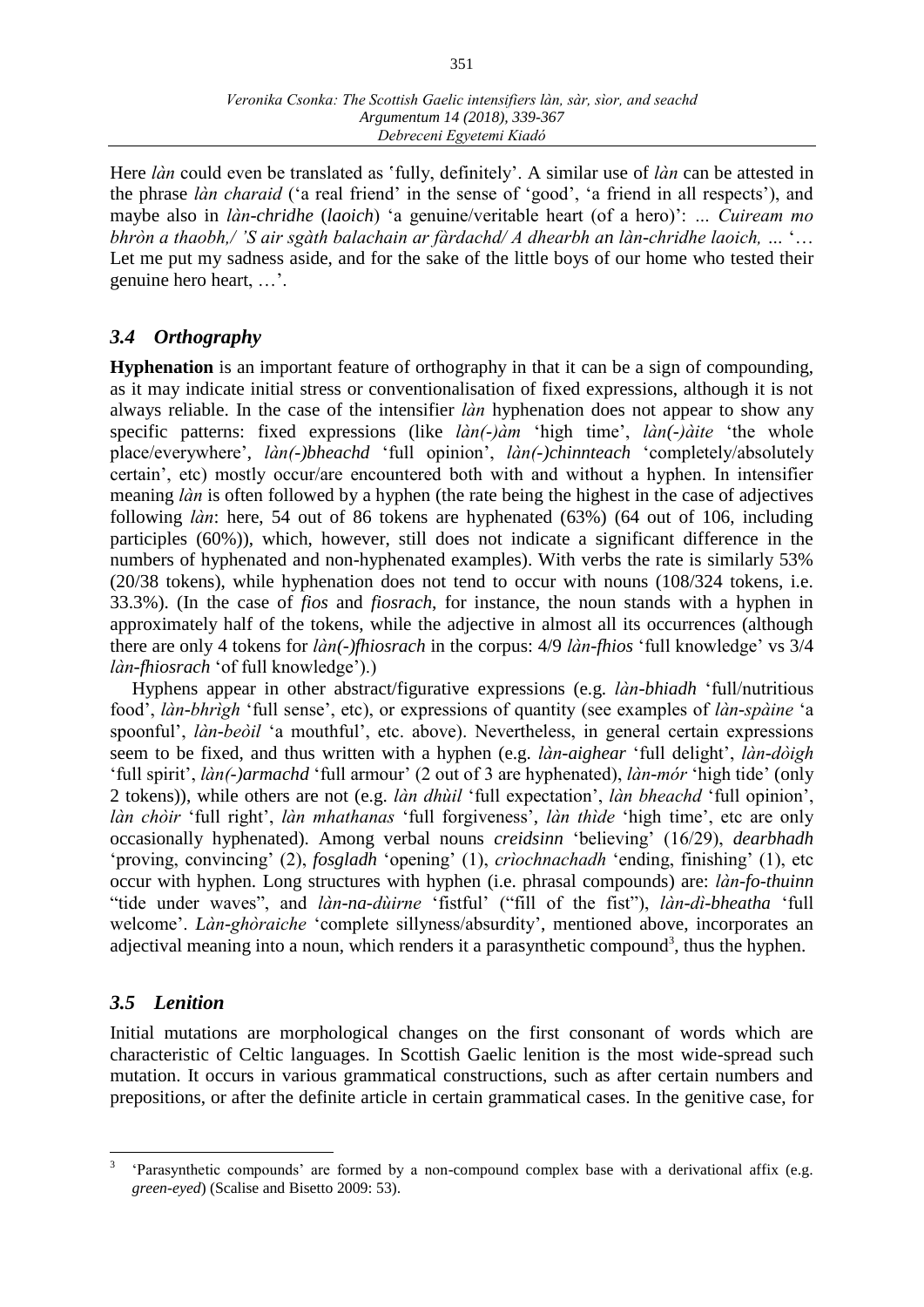instance, the singular of masculine proper names as well as the plural of both masculine and feminine (indefinite) nouns are lenited (Ó Maolalaigh 2008: 84; Mark 2004: 639, 641).

In Celtic languages in general, lenition is indicative of compoundhood: in proper compounds (where the specifier comes first) the initial of the compounds' second element is usually lenited (**compounding lenition**), whereas in improper compounds (in which the specifier follows the generic), the initial of the specifier is lenited if the first noun is feminine (or in oblique cases – dative, genitive: **grammatical lenition**) (Lucas 1979: 20, 61–2; Mhac an Fhailigh 1968: 172). However, lenition is not always indicative of compounding as it is applied in a number of other morphological cases. As we will see, it shows different patterns in the case of each discussed intensifier.

Lenition (softening) is an initial mutation "whereby certain consonants which appear at the beginning of words are made ʻsofter'. This is indicated in writing by adding an *h* to the consonant." (Ó Maolalaigh 2008: xxii) The sound alterations triggered by lenition in Scottish Gaelic are indicated below:

| $b > bh$ :  | /b/ > [v], [v']                      |
|-------------|--------------------------------------|
| $p > ph$ :  | /p/ > [f], [f']                      |
| $g > gh$ :  | $\sqrt{g}$ > [ $\gamma$ ], [j]       |
| $c > c h$ : | /k/ > [χ], [χ']                      |
| $d > dh$ :  | $\langle d \rangle > [\gamma], [jj]$ |
| $t > th$ :  | /t/ > [h]                            |
| $s > sh$ :  | $\sqrt{s}$ > [h]                     |
| $f > fh$ :  | /f/ > [Ø]                            |
| $m > mh$ :  | $/m$ /> [v]                          |

 $\overline{a}$ 

There are certain phonological conditions which block lenition. The most typical of these is the so-called **dental/homorganic rule**, according to which dental sounds (/t/, /d/, /s/) are not normally lenited after other dentals  $((t, (d, (n, l), (l), (L)$  (Lucas 1979: 16). Examples for the dental rule in Scottish Gaelic are: *sgian-ˈdubh* 'black-knife' (as a part of traditional clothing); *seannduine* ʻold man', *seann*(-)*taigh* ʻtraditional (black-)house; previous house', etc).

In genitive phrases, naturally, lenition does not occur<sup>4</sup> except in plural (cf *làn dhaoine* 'full of people', *làn dhathan* 'full of colours', *làn dhealbhannan* 'full of pictures', *làn dhearcan*  'full of berries/currants'). Bearing this in mind, there are principally two factors that prevents *làn* from causing lenition. These are as follows: firstly, *làn* does not lenite in phrases of quantity due to their genitive quality (*làn bocsa de fhiodh* 'a full box of wood', *làn gogain de uisge* 'a full gurgling of water', *làn preis de shàl* 'a full/whole pot of salt', *bho làn peile gheibh sinn poca no dhà* 'from a bucket/pail-ful we take a bag or two', etc); secondly, as *làn* ends in /n/, dental consonants following it tend to remain unlenited. In effect this clearly shows only in words beginning with /d/ with respect to *làn* in the corpus: in the case of words beginning with /t/ or /s/, incidentally both criteria apply (e.g. *làn soithich de smeuran* 'a full dish of brambles', *làn taighe chaorach geala* 'a whole house of white sheep'). None of the 3 words beginning in the consonant cluster /sl-/ are lenited in the corpus (one of them – *làn slige* 'full shell' – being idiomatic in the sense that its reference cannot be clearly derived from its compositional meaning, i.e. not perfectly unambiguous). However, all three words

This can be well observed in pairs of predicative and compound structures, e.g.

*<sup>-</sup> abharsac mhór làn biadh air a shlios* 'a large haversack full of food on its slope'; *bha na cladaichean loma-làn bìdh* 'the shores were completely full of food' vs *làn-bhiadh* 'full/nutritious food'

*<sup>-</sup> tha i làn brìgh agus teagaisg* 'it is full of meaning and moral' (i.e. the parable) vs *làn(-)bhrìgh* 'full sense'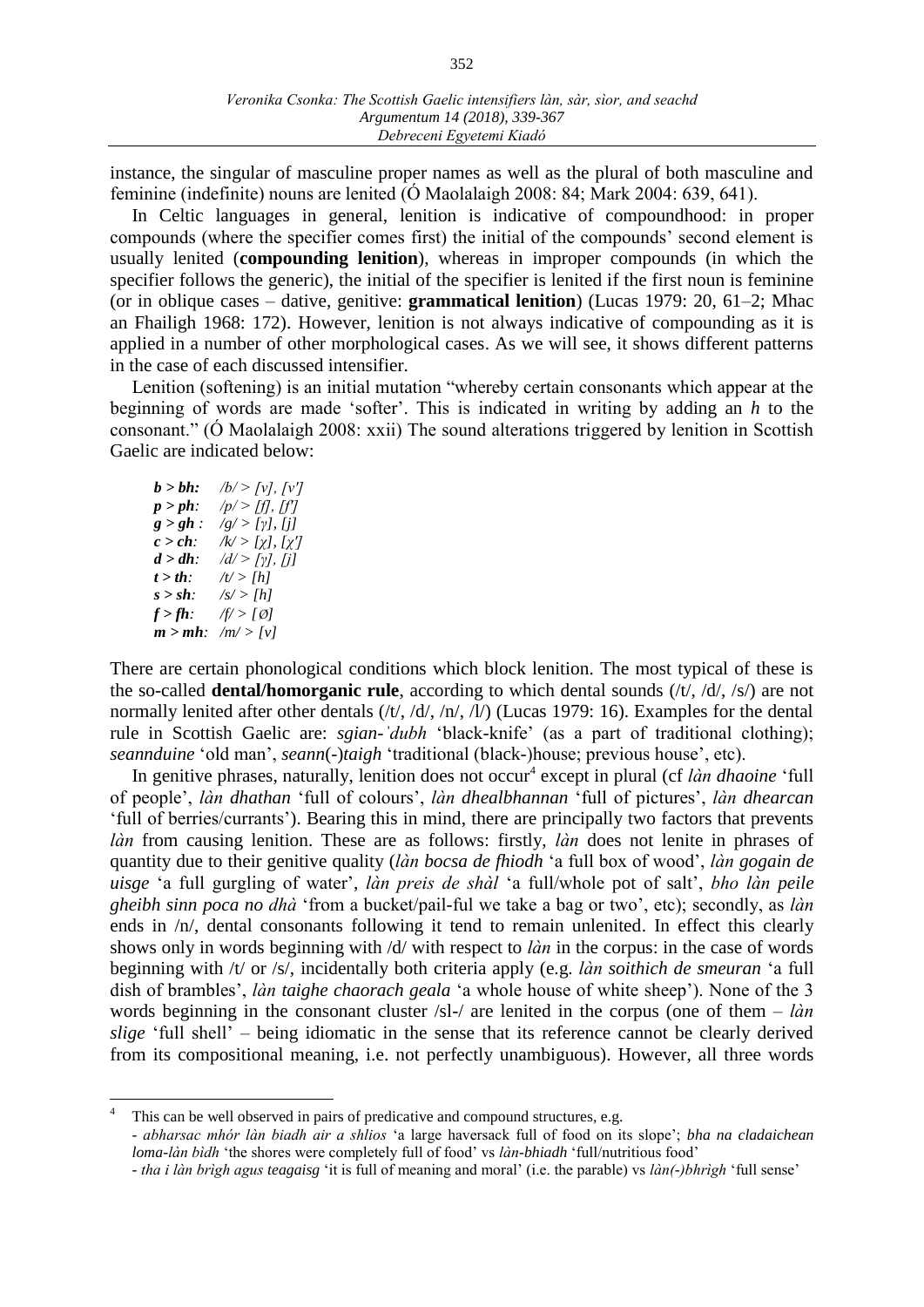coming from the same author (Mull, early  $20<sup>th</sup>$  century), I do not find it worthwhile to further discuss the question.

Examples of quantity (genitive structure) can be found almost with every lenitable phoneme. Similar, abstract structures also occur, see *làn feirg* 'full of anger, filled with anger', with the genitive of *fearg* 'anger'.

The potential influence of certain dialects has not proved to contribute in the variation of lenition. I cannot provide an explanation for uncertain lenition of words beginning in /m/. At first sight there seems to be a distinction between the 2 tokens of unlenited *làn maise* 'full beauty' and the 5 occurrences of lenited *làn mhaise*, as all lenited forms appear in the prose of the early  $20<sup>th</sup>$  century, while the two unlenited tokens are both encountered in poetry (we also encounter *làn-marbh* 'completely dead/stone dead' in a poem). On the other hand, *làn mathanas* 'full forgiveness' and *làn(-)mhathanas* occur in one and the same source (*làn mathanas nam peacannan* 'the full/complete forgiveness of (the) sins', *air làn mhathanas am pheacannan* 'on/at full/complete forgiveness of my sins') (it could also be a typing error, as the unlenited form occurs only once). Alternatively, it seems more affected by pronunciation, i.e. when more emphasis is placed on the intensifier, resulting in uneven stress (e.g. *Tha làn mhaitheanas agad bhuamsa* 'I fully forgive you', lit. "You've got full/complete forgiveness from me"). There is another possible explanation, which can also be observed in the case of *lánmhara~lánmara* 'tide' in, namely the shift /mh/ > /m/ in nasal environment. Here /mh/ assimilates with the nasal and becomes more sonorant itself (see Ó Maolalaigh 2003 on nasalisation).

## **4** *SÀR*

| <b>Tokens</b> |                             | 122              |
|---------------|-----------------------------|------------------|
| Relevant      |                             | 93               |
| Other         |                             |                  |
|               | predicative<br>or adverbial | 2<br>(1<br>each) |
|               | noun                        | 27               |

*Table 2.*

The 122 tokens of *sàr* involve 93 relevant cases. Almost all of the remainder are nouns, referring to a highly ranked person or chief, which meaning is very close to the meaning of the intensifier itself (see section 4.2 below). I have found one only example of predicative usage among other adjectives (a list of adjectives): … *mìorbhaileach, barraichte, sàr* … 'marvellous, outstanding, noble', and one adverbial, in a riddle: *Cha shiubhail e 's an adhar,/ Cha shiubhail e air lar;/ Ach siubhlaidh e sar,/ Eadar lar agus adhar.* 'It doesn't travel in the air, it doesn't travel on the ground; but it travels nobly/elegantly, between earth and sky.'

## *4.1 Statistics*

Most tokens of *sàr* (84) stand with a noun (including 7 compounds, and 1 name: *sàr Mhac Shir Eachuinn* 'noble Sir MacEachen'. (Note that in *mun t-*/ *an sàr MacAsgaill* '(about) the chief MacAskill' (both from the same source) *sàr* is a noun, therefore the name remains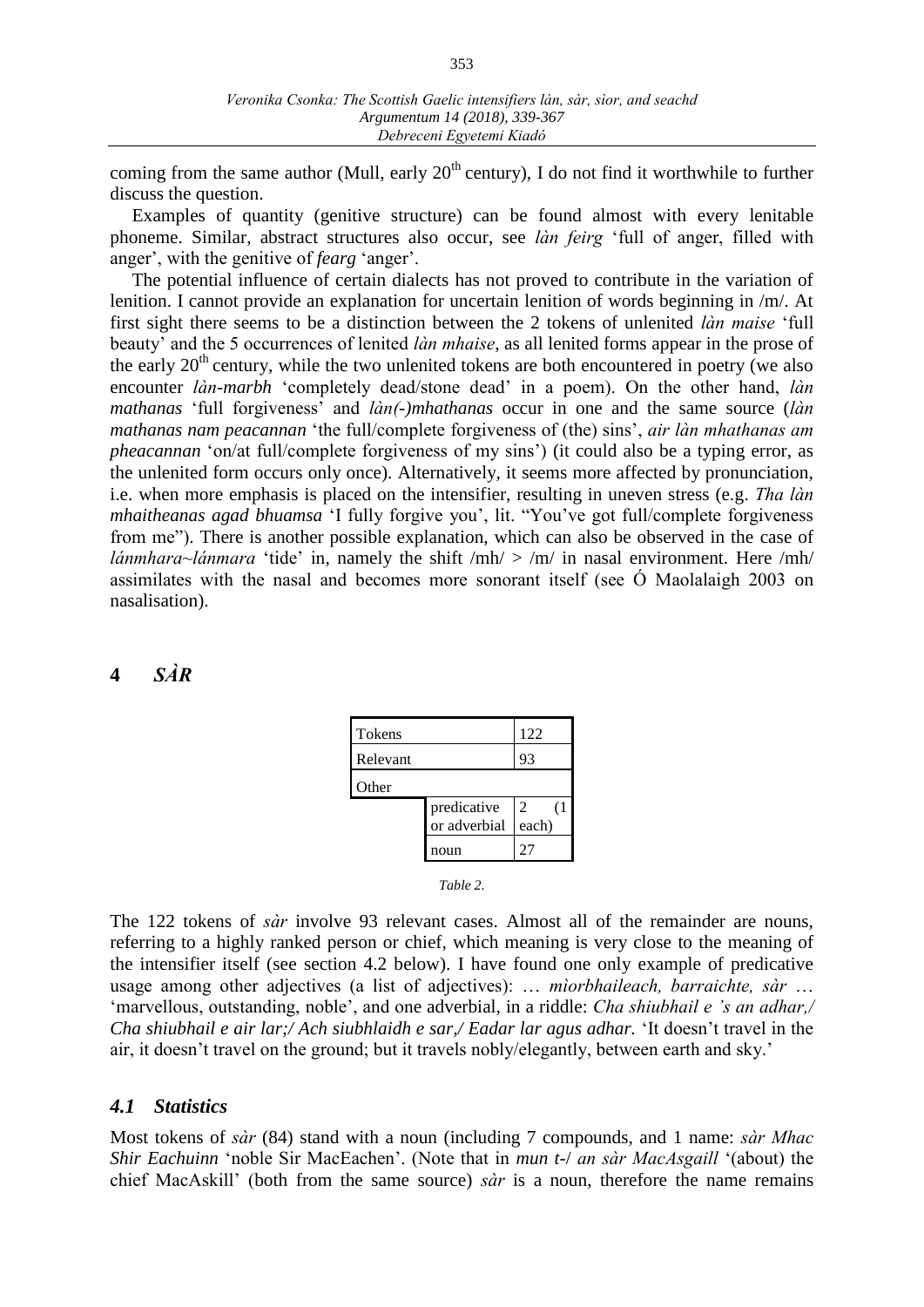unlenited.) There are 6 examples with adjectives (e.g. *sàr-mhaiseach* 'most lovely/graceful', *sàr-chruaidh* 'extremely hard', *sàr-iomraideach* 'most well-known') and 2 for participles (*sàr thoilichte* 'extremely happy' and *sàr-shnaidhte*, the latter being a complex (ʻparasynthetic') compound (similar to *green-eyed*), where the qualifier *sàr* is an adverbial modifier of the base: *O aodainn sàr-shnaidhte* 'Oh **nobly carved** face'). In the corpus *sàr* can be encountered twice with the verbal noun *tarraing* 'drawing' (once with a hyphen – *sàrtharruing as* 'keep teasing' –, once without – *sàr tharraing* 'busy drawing').

The word, with which it occurs together most, is *obair* 'work' (once even in the compound *obair-ghrèis* 'embroidery'), and it is also common with reference to people, as it is shown below:

- **8 –** *obair* 'work' (+ **1** *obair-ghrèis* 'embroidery/needlework')
- **7 –** *bàrd* 'poet/bard'
- **5 –** *duine* 'man' (+ **4** *duin'(-)uasal* 'gentleman'); *fear* 'man' (+ **1** *fear-ealain* 'artist')
- **3 –** *gille* 'boy; fellow'; *companach* 'companion'; *laoch* 'hero, warrior'

It is worth noting that *bàrd* is close behind, and as it is usually connected with the arts (see *sàr-obair nam fir-ealain* 'main work of the artists', *sàr obair Heinrich Wagner* 'Heinrich Wagner's main work', or *sàr obair-ghréis* 'excellent embroidery/needlework' itself), it is not impossible at all that the famous book edited by John MacKenzie with the title *Sàr-Obair nam Bàrd Gaelach – The Beauties of Gaelic Poetry and Lives of the Highland Bards* (1841), has influenced its use. The phrase *Sàr-obair nam bàrd* "Main work of the poets" itself is used for an anthology elsewhere. Besides *sàr(-)lao(i)ch*, I have encountered 1 example for *sàrghaisgich*, and 1 for *sàr-churaidh*, all meaning 'great/outstanding hero'.

## *4.2 Meanings*

*Sàr* qualifying nouns conveys the sense of being noble like a hero or an artist. It is commonly encountered with words denotating human beings or professions, in which case it may be translated as 'excellent', 'outstanding' or 'leading' (in a similar sense as *àrd-ollamh* (lit. "high doctor") is used for 'professor') (see Example 16).

#### **Example 16.**

- *a) Sàr-Ghàidheil* 'a great/leading Gael', *sàr-chlachair* 'an excellent stonemason', *sàr-iasgair* 'an excellent fisherman', *an Sàr-dhruidh deireannach* 'the last leading/high druid'
- *b) sàr-dhuine agus deagh fhear-teagaisg* 'an excellent/great man and a good teacher', *sàr-fhear gasda*  'a fine, noble man', *sàr ghillean Leòdhais* 'great lads of Lewis', *sàr ghille sunntach* 'a lighthearted great fellow'
- *c) sàr-churaidh*/*sàr-ghaisgeach*/*sàr(-)laoch* 'a great hero/warrior'
- *d) a sàr-mhac òg* 'her young outstanding son' (i.e. Christ)

Also consider the following, more abstract examples: *…'S fear dha' m b' aithne le sàr anail/ Gabhail rann na Féinne.* '… And who can with **excellent breath**, sing the rhyme of the Fenians.' (i.e. he has a strong, beautiful voice); *'S tha 'n creutair gun tùr/ A' deanamh sàr uaill ás a nàir!* 'And the senseless creature makes (lit. "is making") **noble pride** out of his shame!'.

The connotation of nobility is well expressed through its common occurrence together with words like *uasal* 'noble' (or note the example with *gasda* 'fine' above): e.g. *sàr bhàird uasal* 'an excellent/outstanding noble bard'; *An sàr dhuin' uasal stuama, stòlda* 'The solemn, modest noble excellent man' – also encountered in compounds: *sàr dhuin'-uasal* (3) 'an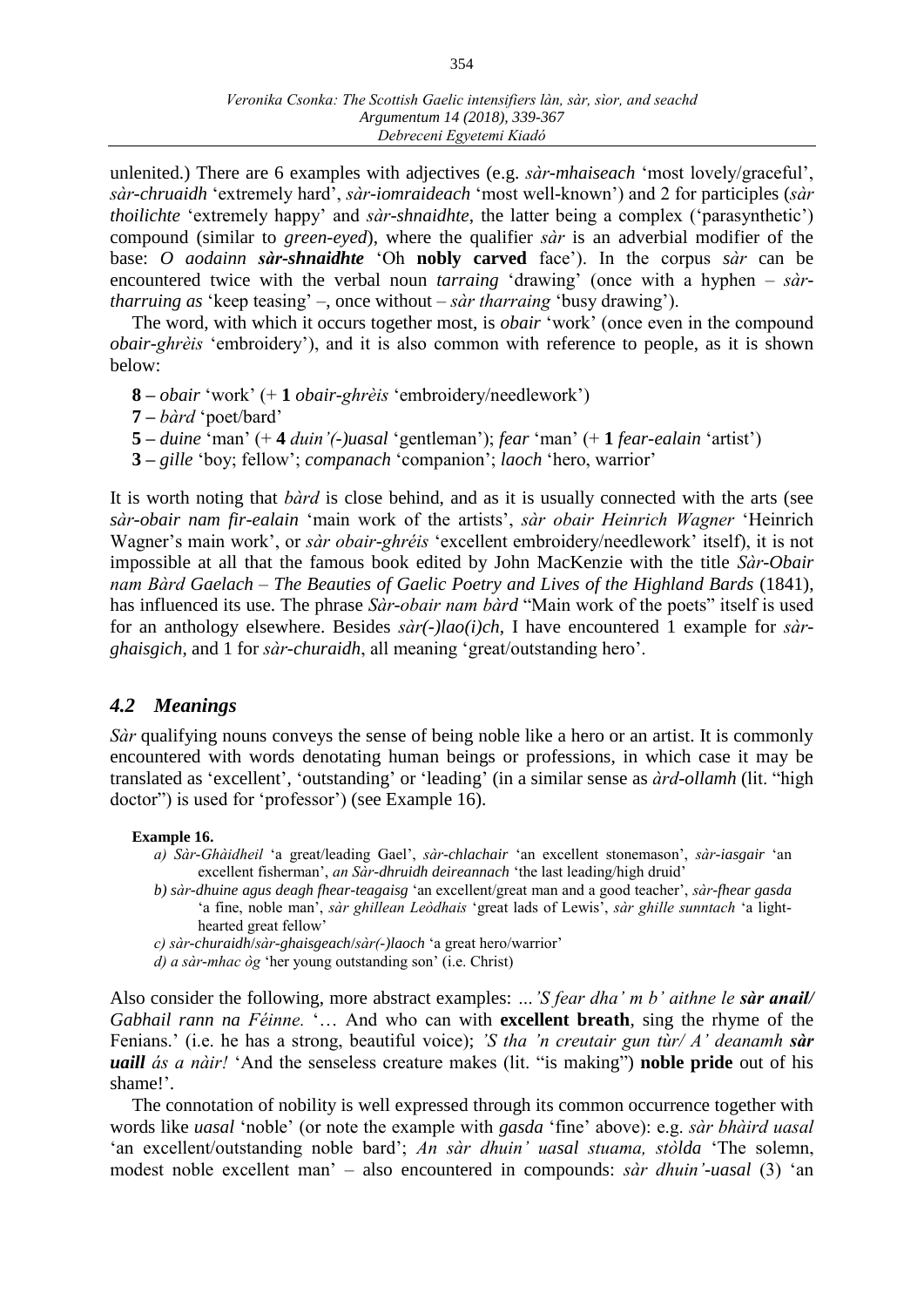exceptional gentleman', *sàr bhean-uasal* (1) 'an exceptional lady'. (In the expression *sàreucoraich gun ghràs* 'biggest malefactors/sinners without grace', on the other hand, *sàr* is applied to intensify a negative moral quality in a deadjectival noun – see below.)

In the case of words denotating non-animate entities, *sàr* likewise shows the sense of excellence, exceptionality, **high quality**, especially in relation with creative activity or showing **prestigious** social status: *sàr-obair* 'an excellent/outstanding work', *sàr obair-ghréis* 'excellent embroidery/needlework', *sàr-dhràma* 'an excellent/outstanding drama', *sàr thea* 'excellent tea'; *sàr chlogaid is lùireach* 'excellent/noble helmet and coat', *sàr ghnìomhan* 'excellent/outstanding/great things/deeds'. (*Sàr* is often related to **the arts:** *sàr-fhear-ealain* 'leading artists', *sàr luchd-ciùil* 'outstanding musicians', *sàr-bhàrd* 'an excellent/outstanding/leading bard/poet', *sàr obair-ghréis* 'excellent needlework', *sàrdhràma* 'an outstanding/excellent drama'.) An alternative meaning of *sàr* is **'main'** (in the sense 'the best') (e.g. *sàr-chompanach* 'main companion', see Example 17a below). It is an interesting question whether *sàr* in the compound *sàr-fhacal* conveys the sense **'habitual'** or has the same connotation of nobility as in *sàr-bhriathran* 'noble words' (Example 17b): *Nach mairg,* […] *a theireadh a shàr-fhacal* 'Isn't it pity, to use his **habitual/noble** phrase'.

#### **Example 17.**

- *a) Ach an tràth so bha mo shàr-chompanach ri dol air an turus còmhla rium, mo bhràthair gaolach òg.* 'But this time **my main/best companion** was to go with me, my young loving brother.' – *a shàr-chompanach* 'his main companion' (both with possessive pronoun and hyphen!)
- *b) Bu tric b'e do shòlas san òg-mhadainn shamhraidh bhith 'deilbh air na beanntan seo àilleachd do smuain, bhith snìomh nan sàr-bhriathran 's a' càradh do ranntachd, 's a' coilionadh ealaidheachd ghreannmhor do dhuain.* 'It was often your solace in the summer daybreak designing the beauty of your thought on these mountains, spinning your **noble words** and putting your verse together, and completing the witty artistry of your ode.'

With abstract nouns (sometimes from an adjective, like *gasdachd* 'splendidness' from *gasda* 'splendid'), *sàr* can function as an **intensifier**: (*air a*) *sàr dhòigh* 'in an (her) excellent form/extremely happy'; *ann an sàr òrdugh* 'in an excellent order'; *sàr-urram* 'great honour'; *sàr mhisneach* 'exceptional courage'; *sàr-ghasdachd, tlachd is beus* 'great splendidness, relish and demeanour'. Even *sàr leuman* 'mad dash(es)(/skip(s))' could be interpreted as an intensified phrase if referring to the intensity of the action. With regard to people, it may function as an intensifier in the case of deadjectival nouns: *… ged a bha mòran de na sàrionmhainn air bu mhotha mo dheagh thoil air dol thairis bho slighe nan uile bheò.* '… although many of **the most beloved**, who I was fond of the most, have disappeared from the path of all the living (i.e. left the world of the living).'; *sàr-eucoraich gun ghràs* 'the biggest malefactors/sinners without grace'. *Sàr* conveys intensifier meaning in *sàrchleas* 'a great trick' and *sàr bhunait* 'a sure foundation':

*Feuch suidhichidh mise mar stéidh ann an Sion clach, clach dhearbhta, clach-chinn na h-oisinn; sàr bhunait, esan a chreideas cha chuirear gu h-amhluadh e* 'Behold, I lay in Zion for a foundation a stone, a tried stone, a precious corner stone, **a sure foundation**: he that believeth shall not make haste.' (Isaiah 28:16)

In the case of adjectives (or participles) *sàr* shows the expected intensifier meaning, frequently coloured by the connotation 'noble' again: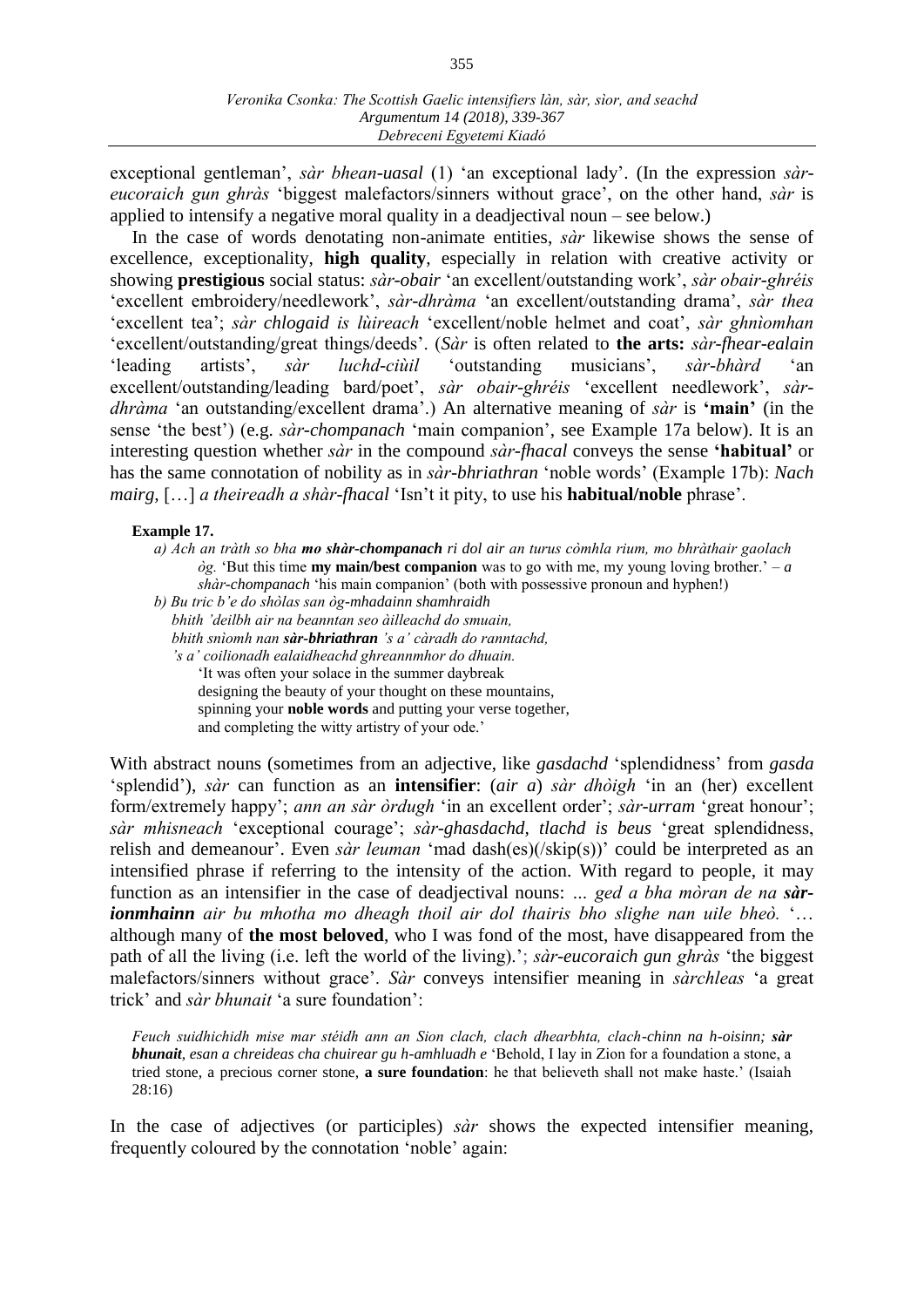#### **Example 18.**

*a) sàr-chlis* 'extremely/exceptionally clever/swift'

*b) sàr-ghlan* 'exceptionally pure/clear'

*c) sàr-mhaiseach* (2) 'exceptionally pretty/handsome'

*d) sàr-iomraideach* 'exceptionally famous/renowned/well-known': *a' Bhìobuille, mar leabhar shàriomraideach san t-saoghal* 'of the Bible, as the most well-known book of the world' *e) sàr-chruaidh* 'exceptionally hard', *sàr thoilichte* 'exceptionally happy'

Here, again, all except *cruaidh* (*an neach mu choinneamh roghainn sàr-chruaidh* 'the man before an exceptionally hard choice') display positive qualities/emotion. *Sàr-chruaidh* and *sàr thoilichte* express deep feelings.

With the verbal noun *tarraing*, similar to the function of *làn*, *sàr* gives the meaning 'intensively, fully immersed' to the predicate, in which case the intensity of the action is enhanced, but it might also be associated with an upward direction, either literally (in movement or physical position) or metaphorically (cf "winding someone up", i.e. 'teasing'):

#### **Example 19.**

- *a) … Leinibh bheaga dannsa,/ Luchd na mara a' sàr tharraing/ Canabhas ri cranntaibh, …* 'Little children dancing, seamen being busy drawing canvas (up) to masts'
- *b) Cha robh Mac Iain Bhig ach a sàr-tharruing as Eachann, …* 'Mac Iain Bhig (Little Ian's son) did nothing but kept teasing Hector …'

To the contrary, with the nominally used *èisdeachd*, *sàr* has the meaning 'noble' again (not intensifier), in which case it functions similarly to preposed adjectives: *…'S bheir cuachag na h-innis/ Sàr éisdeachd do iomairt mo rùin.* '… And the conch of the island will give excellent/noble audience to the play of my love.'

## *4.3 Orthography*

Adjectives and participles are all hyphenated with only one exception (*sàr thoilichte* 'extremely happy'), which may be due to their **intensifying function** (it would be worth investigating if the lack of hyphenation is related to equal stress). The same applies to abstract nouns (*sàr-urram*  'great honour', *sàr-ghasdachd* 'great splendidness' (from the adjective *gasda* 'splendid')), deadjectival nouns (*sàr-ionmhainn* 'most beloved'; *sàr-eucoraich* 'biggest sinners'). The hyphenation of the two tokens of the verbal noun *sàr(-)tharraing* 'busy drawing/teasing' is ambiguous, just as that of nouns are: I have encountered 40 nominal examples with hyphen (once even a compound: *sàr-fhear-ealain* 'leading artist'), and 43 non-hyphenated tokens. (The noun *sàr éisdeachd* 'excellent/noble audience' is written without a hyphen.)

Besides intensifier phrases, **mental products** like *sàr-bhriathran* 'noble words', *sàr-fhacal* ʻnoble or habitual word'?, or *sàrchleas* 'great/biggest trick/act' tend to be regarded as one orthographical unit. Similarly, **professions** are frequently hyphenated: *sàr-iasgair* (2) 'an excellent/outstanding fisherman', *sàr-chlachair* (1) 'an excellent/outstanding stonemason', *sàr-mharaiche* (*cuain*) 'an excellent/outstanding seaman' (BUT: *sàr mharaichean* 'excellent seamen'); *sàr(-)bhà(i)rd* (2 of 5 tokens are non-hyphenated), *sàr-fhilidh* (1) 'an excellent/leading poet'. *Sàr(-)dhuin(e)* 'a great/excellent man' is ambiguous, with 2 hyphenated and 3 non-hyphenated tokens; on the other hand, all 5 tokens for *sàr-fhear* (including *sàr-fhear-ealain* 'an outstanding/leading artist') occur with a hyphen. This may be due to its compound status – referring to a social rank, i.e. 'nobleman'. *Sàr-mhac* 'exceptional son' may be hyphenated for the same reason (referring to Christ). *Sàr-chompanach*, meaning 'main company', has 2 hyphenated tokens, while the plural *sàr chompanaich* (from the same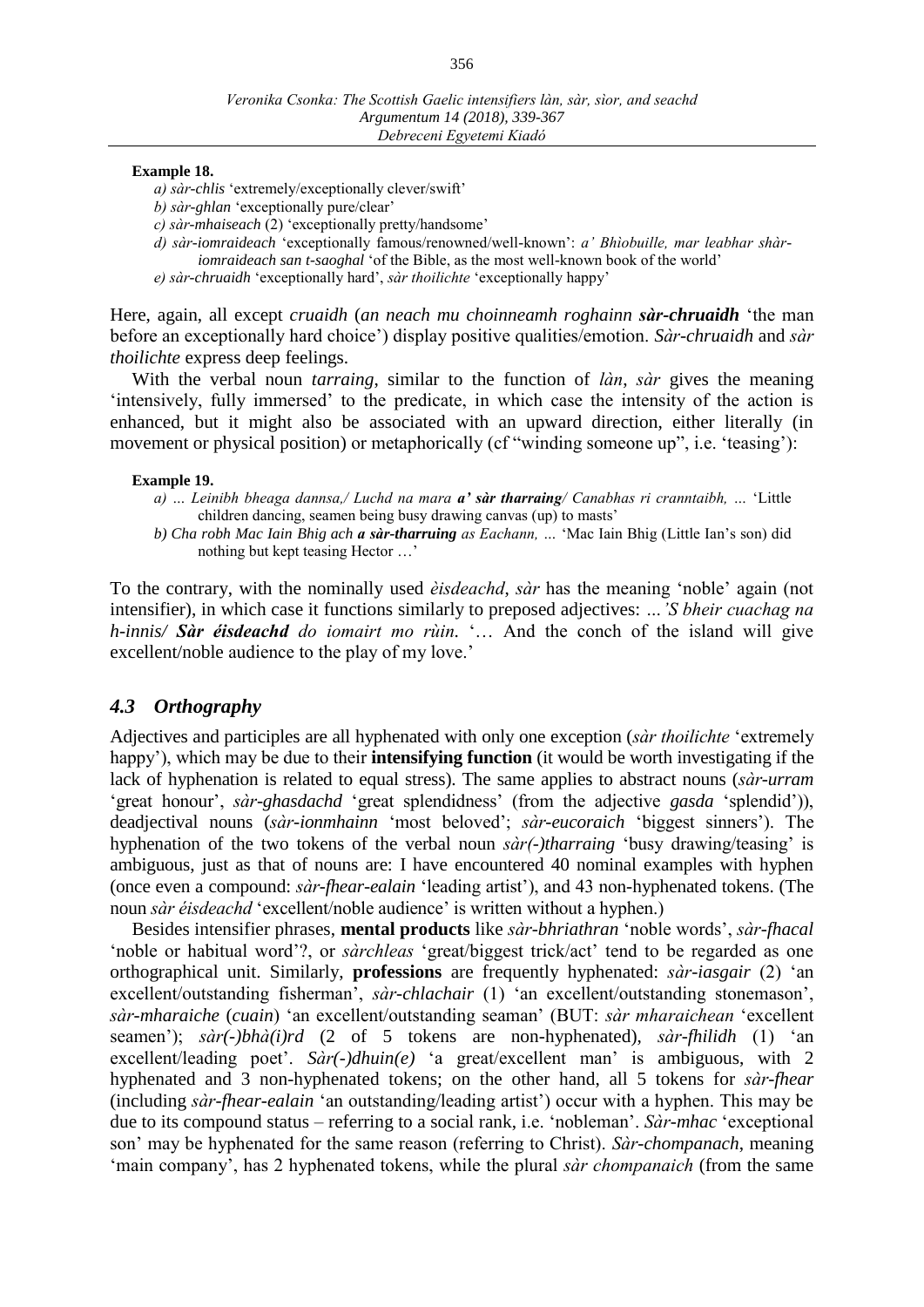#### *Veronika Csonka: The Scottish Gaelic intensifiers làn, sàr, sìor, and seachd Argumentum 14 (2018), 339-367 Debreceni Egyetemi Kiadó*

source) carries no hyphen, referring to quality ('excellent companions') rather than selecting one person from a group; however, neither the 3 tokens for *sàr ghille* 'an exceptional guy/fellow', nor *sàr mhaighdean* 'an exceptional maid' are written with a hyphen (see examples below). It may refer to the moral qualities of the person, although it has to be noted that all 3 examples of *sàr ghille* occur in the same source. On the other hand, the two other tokens from this source are both hyphenated, being associated with artistic features: *sàr-bhàrd* 'an exceptional/leading poet' and *sàr-fhear-ealain* 'an outstanding/leading artist'. Another possible example for the reference to moral quality rather than actual social rank may be *sàr fhineachan* 'noble clans', again, without a hyphen.

#### **Example 20.**

*gach sàr ghille sunntach* 'every light-hearted great boy/fellow', *sàr ghillean calma* 'great valiant fellows', *sàr ghillean Leòdhais* 'great boys/fellows of Lewis' *sàr mhaighdean mhaiseach, mhòr* 'a big, graceful noble maid'

Words meaning 'hero' may often carry a hyphen after *sàr*: *gaisgeach* (1), *laoch* (1 with, 2 without), *curaidh* (1). **Compounds** always occur without a hyphen: *sàr dhuin'-uasal* 'an exceptional gentleman', *sàr bhean-uasal* 'an exceptional lady', *sàr luchd-ciùil*  'excellent/outstanding musicians', *sàr obair-ghréis* 'excellent needlework'.

While objects are usually non-hyphenated: *sàr chlogaid* 'an excellent helmet', *sàr thea* 'excellent tea' (neither are abstract *sàr bhunait* 'an excellent/sure foundation' and figurative *sàr anail* "great/exceptional breath"), *obair* is ambiguous with 4 hyphenated and 4 nonhyphenated tokens. One abstract word is written as one with its intensifier *sàr-*: *sàrchleas* 'biggest act/trick' – it originates from the  $19<sup>th</sup>$  – early  $20<sup>th</sup>$  century (when hyphenation was not wide-spread in the case of *sàr* (see next paragraph)) – thus it should be regarded as a compound due to its conventionalised status.

Although a firm observation cannot be made about different dialects, it might be suggested that the use of hyphenation has spread since the 1970s. Before that it appears to have been typical only in certain cases (e.g. *sàr-bhárd* 'excellent/outstanding/leading bard', *sàr-obair* 'excellent/outstanding work', *sàr-fhear* 'excellent/great man', etc). In other phrases, however, despite my claim about intensifiers tending to have hyphens, there are plenty of examples among abstract nouns for the opposite: *ann an sàr òrdugh* 'in excellent/outstanding order', *sàr uaill* 'great/outstanding pride', *sàr mhisneach* 'great/exceptional courage', *sàr bheart* 'excellent equipment', *sàr chothrom* 'an excellent opportunity', *sàr dhòigh* 'excellent mood', *a' toirt sàr chunntas* 'giving an excellent account' (such expressions with hyphen have become more common in later sources).

## **5** *SÌOR*

| <b>Tokens</b> |                                | 303      |
|---------------|--------------------------------|----------|
| Relevant      |                                | 274      |
| Other         |                                |          |
|               | plain adjective                | 8        |
|               | predicative<br>or<br>adverbial | $3(1+2)$ |
|               | adverb (gu sior)               |          |

*Table 3.*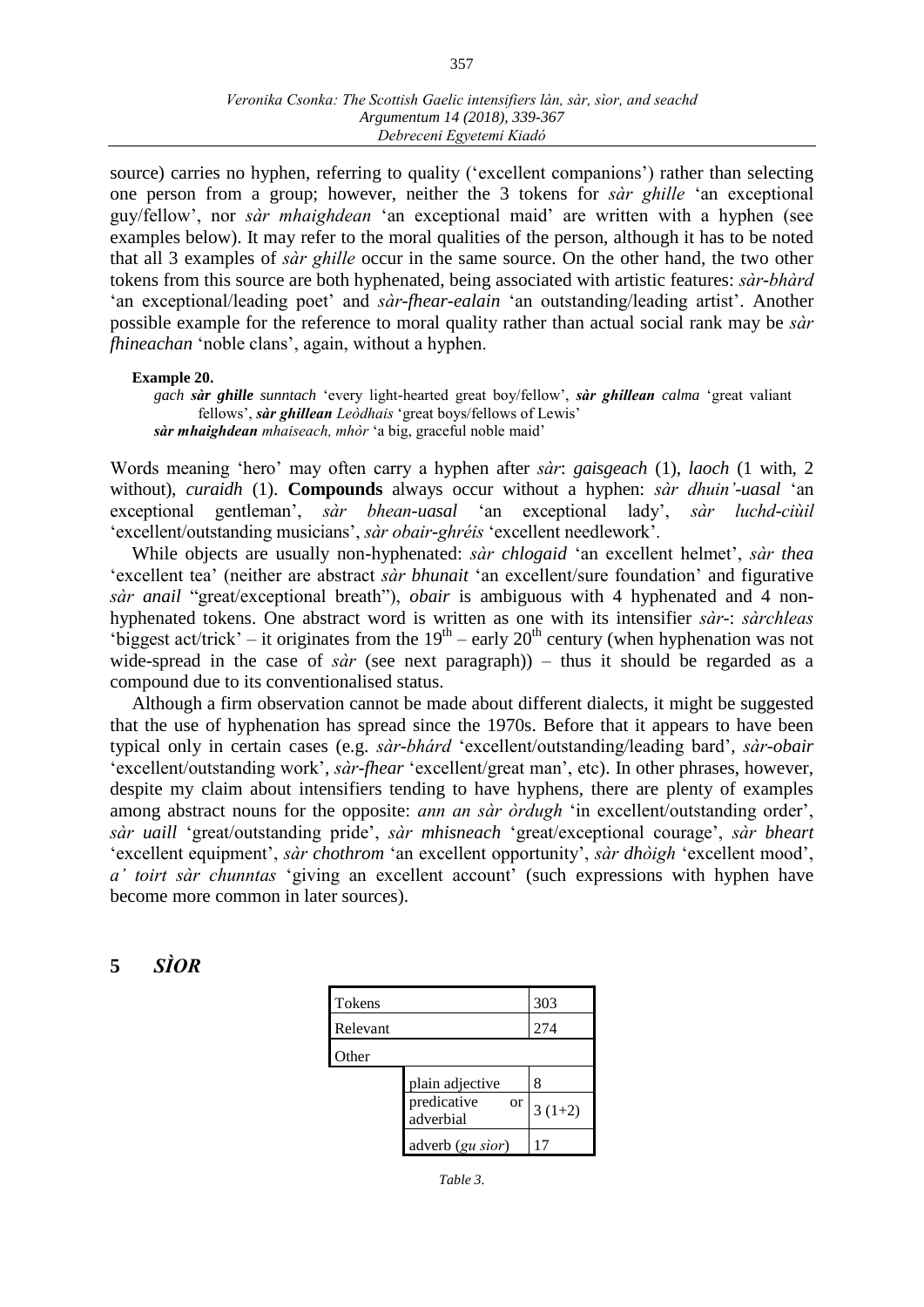A large number (274) of the 303 tokens for *sìor* has proved to be relevant: approximately 90% of all, which is much higher than any of the examined intensifier words above. There are 19 adverbial but only 1 predicative example of *sìor*: *'S ann aca bhios an lùchairt/ Bhios cùbhraidh, maireann, sìor,* … 'And there they will have the palace, will be redolent, everlasting, eternal, …' (in a poetic work, from the 19th or early 20th century). In 8 cases it functions as a normal, postposed adjective, in phrases like *sòlas sìor* 'eternal solace', *'an cadal sìor* 'in their eternal sleep', etc. In *Thig an claidheamh sior-mar-ur* 'The sword will come back again', it probably stands for *siar* 'behind'<sup>5</sup> (lit. meaning "behind/back as new").

## *5.1 Statistics*

*Sìor* principally intensifies actions, thus most tokens are encountered with verbal expressions. 231 of those in the corpus are verbal nouns, while 2 are root verbs (85.0%): *sìor mhealaidh* (*sibh*) '(you) will always enjoy', *sìor iarraibh* (*i*) 'keep asking (for it)' (2<sup>nd</sup> pl., imperative). 37 of the tokens (13.5%) stand with nouns (including 3 hyphenated examples: *sìor thaighfoghair* 'eternal autumn home', *sìor thaigh-geamhraidh* 'eternal winter home'; and the verbal *sìor iar-iargain* 'eternal back-lamenting'). However, there are only 4 adjectives intensified by *sìor* (*sìor-bhinn* 'ever sweet' (2) and *sìor-mhaireannach* 'everlasting' (2)), all 4 from early sources.

It is no surprise that the more frequent combinations are all verbal, except for *sìor-uisge*  'neverending/eternal rain', which, still, refer to an impersonal happening/action, i.e. 'raining', in addition, the frequent hyphenation (which is not usual for other words with *sìor*) indicates the conventionalised, fixed status of this phrase. The occurrences for more frequent combinations are listed below:

- **39 –** *sìor(-)dhol* (13 with hyphen) 'constantly going'
- **17 –** *sìor(-)chur* (5 with hyphen) 'constantly putting'
- **16 –** *sìor(-)fhàs* (1 with hyphen) 'constantly growing/getting'
- **8 –** *sìor(-)chaoineadh* (2 without hyphen) 'constantly wailing/weeping'; *sìor(-)mheudachadh* (2 with hyphen, once written as *sìor-mhiadachadh*) 'constantly increasing'
- **7 –** *sìor(-)thighinn* (2 with hyphen) 'constantly coming'
- **6 –** *sìor(-)choimhead* (2 without hyphen) 'constantly watching'
- **5 –** *sìor(-)iarraidh* (2 with hyphen) 'constantly/always wanting' + **1** *sìor iarraibh* 'keep asking (imp.)'; *sìor(-)thoirt* (1 with hyphen) 'constantly taking/bringing'
- **4 –** *sìor thogail* (all without hyphen) 'constantly lifting'; *sìor-uisg(e)* (all with hyphen) 'eternal rain'

As we can see, *sìor* is commonly used with verbs of motion (*dol* 'going', *tighinn* 'coming') and change of place/position or state (e.g. amount) (*fàs* 'growing', *togail* 'lifting', *cur* 'putting', *toirt* 'taking/bringing', *meudachadh* 'increasing'). According to the list above, it is also reasonably frequent with *caoineadh* 'mourning, weeping', *coimhead* 'watching' and *iarraidh* 'wanting, longing'.

 $\overline{a}$ 5 Information gathered from source.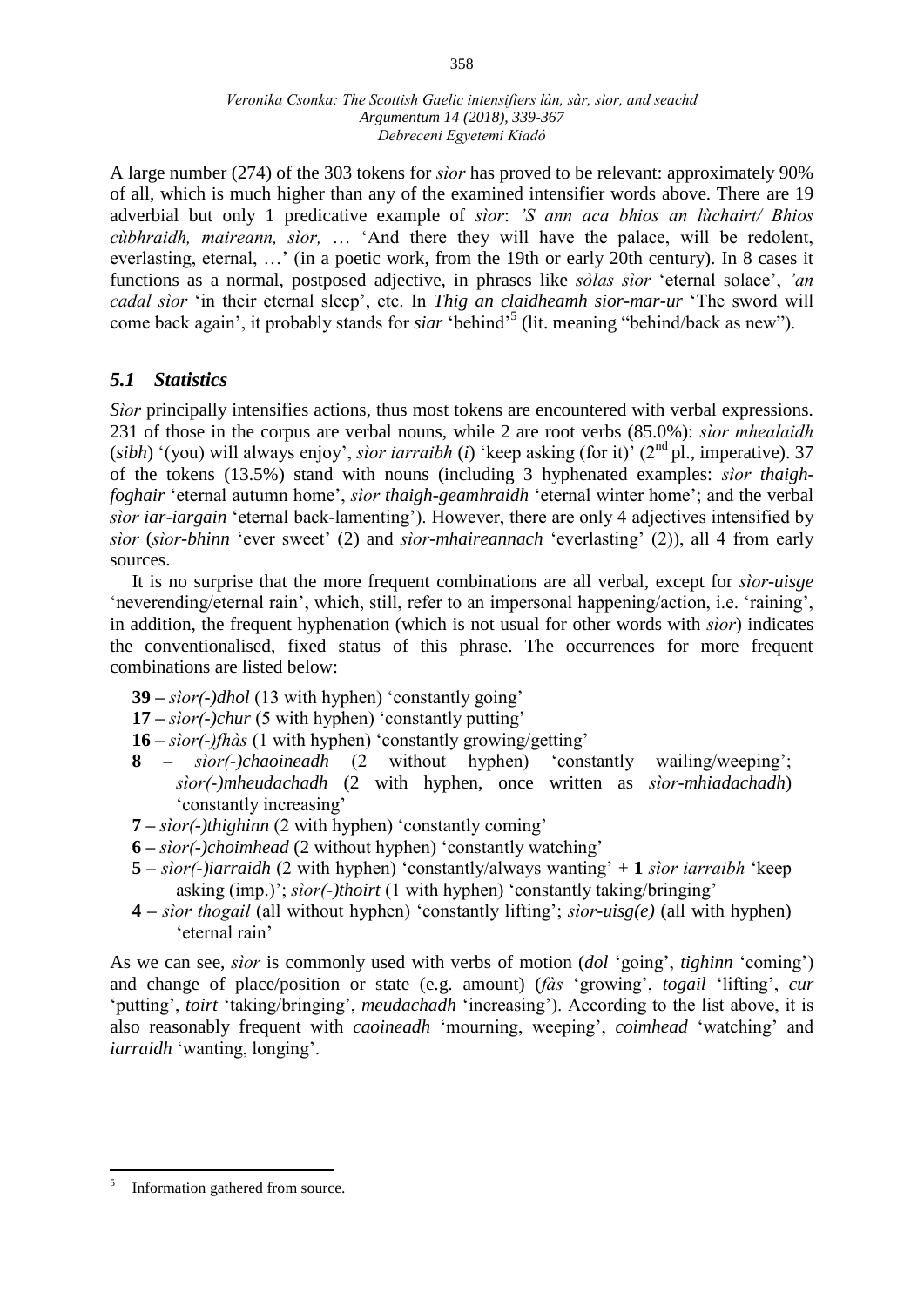## *5.2 Meanings*

*Sìor* inherently carries the meaning of continuity and durability. The verbal forms evidently gain an intensifier function by this. Here *sìor* can be translated as **'**without stopping, constantly', or 'forever'. It is not an intensifier in the sense as *fìor* ʻreally' or *sàr* ʻextremely, exceptionally' are, as it emphasises the length of an action.

A wide range of meanings are intensified by *sìor*. It can refer to movement; change of state (e.g. *sìor-fhàs* 'constantly growing'); feelings (e.g. *sìor mhiannachadh* 'constantly longing') or communication (*sìor luaidh air* 'constantly referring to it'), often with negative connotation: *sìor-ghearan* 'constantly complaining', *sìor(-)chaoineadh* 'constantly mourning/weeping', *sìor chrònan* 'constantly buzzing/murmuring', *sìor-ghlaodhaich* 'constantly crying/shouting', *sìor-chogadh ri 'm nàdur fein* 'constantly fighting with my own nature', *sìor phianadh* 'constantly torturing' (or consider references to water: *sìor-uisge*  'eternal rain', *sìor dhòrtadh* 'constantly pouring', *sìor(-)shileadh* 'constantly dripping/raining', *sìor-onfhadh* 'constant raging, fury' (of the sea)). It can be connected with sounds (especially in relation with water: *sìor-cheòl* 'constant music' (of the sea), *sìor-ghuth* 'constant voice' (of a waterfall), *sìor-fhuam na mara* 'the constant sound of the sea', etc), light (*sìor losgadh* 'constantly burning', *sìor bhoillsgeadh* 'constantly shining'), etc. It may even be used with repetitive actions as in *Bha e sìor choimhead air an uair, agus ma dheireadh cha robh e cur an uaireadair na phòc' idir.* ʻHe looked at the time again and again (lit. "he was constantly watching"), and in the end he didn't put (lit. "wasn't putting") the watch in his pocket at all.'

Examples for verbal nouns intensified by *sìor* in the corpus can be found in Example 21:

#### **Example 21.**

- **a) movement:** *tighinn* 'coming', *tionndadh* 'turning', *teicheadh* 'withdrawing, escaping', *leum*  'jumping', *dol* 'going', *ruith* 'running', *coiseachd* 'walking', *falbh* 'leaving', *màrsail*  'marching'
- **b) change:** *teannadh* 'beginning', *crìonadh* 'ending', *atharrachadh* 'changing', *dlùthachadh*  'approaching', *fàs* 'growing', *losgadh* 'burning', *àrdachadh* 'raising', *dùmhlachadh* 'thickening', *tuiteam* 'falling', *fàsgadh* 'pressing'
- **c) communication:** *labhairt* 'speaking', *èigheach* 'shouting', *moladh* 'praising', *urnuigh* 'praying', *bruidhinn* 'speaking', *foighneachd* 'asking'
- **d) of water:** *dòrtadh* 'pouring', *sruthadh* 'flowing, streaming'
- **e) of light:** *losgadh* 'burning'; in an abstract sense: *oighreachd a bha sìor bhoillsgeadh* 'heritage that was constantly shining'

The clause *… airson a bhi sior cheothadh na pioba …* 'for constantly smoking the pipe' is a rather visual example of the verbal usage. The two tokens for root verbs are as follows:

#### **Example 22.**

- *a) Mar sin sìor mhealaidh sibh an tìr/ Is glòir na rìoghachd sin …* 'Accordingly you will always enjoy the land and glory of that kingdom …'
- *b) O chàirdean gaoil, nach iarr sibh i,/ Sìor iarraibh i gu bràth, …* 'Oh dear/loving friends (lit. "friends of love"), won't you ask for it, keep asking for it forever, …

As nouns and verbal nouns are connected, many of the nominal tokens carry the same meaning as that we have seen with the verbs:

#### **Example 23.**

**a) of water:** *sìor-onfhadh nan tonn* 'the constant rage of the waves', *sìor-uisge* 'eternal rain', *sìor bhoinnealaich uisge* 'constant drops of water'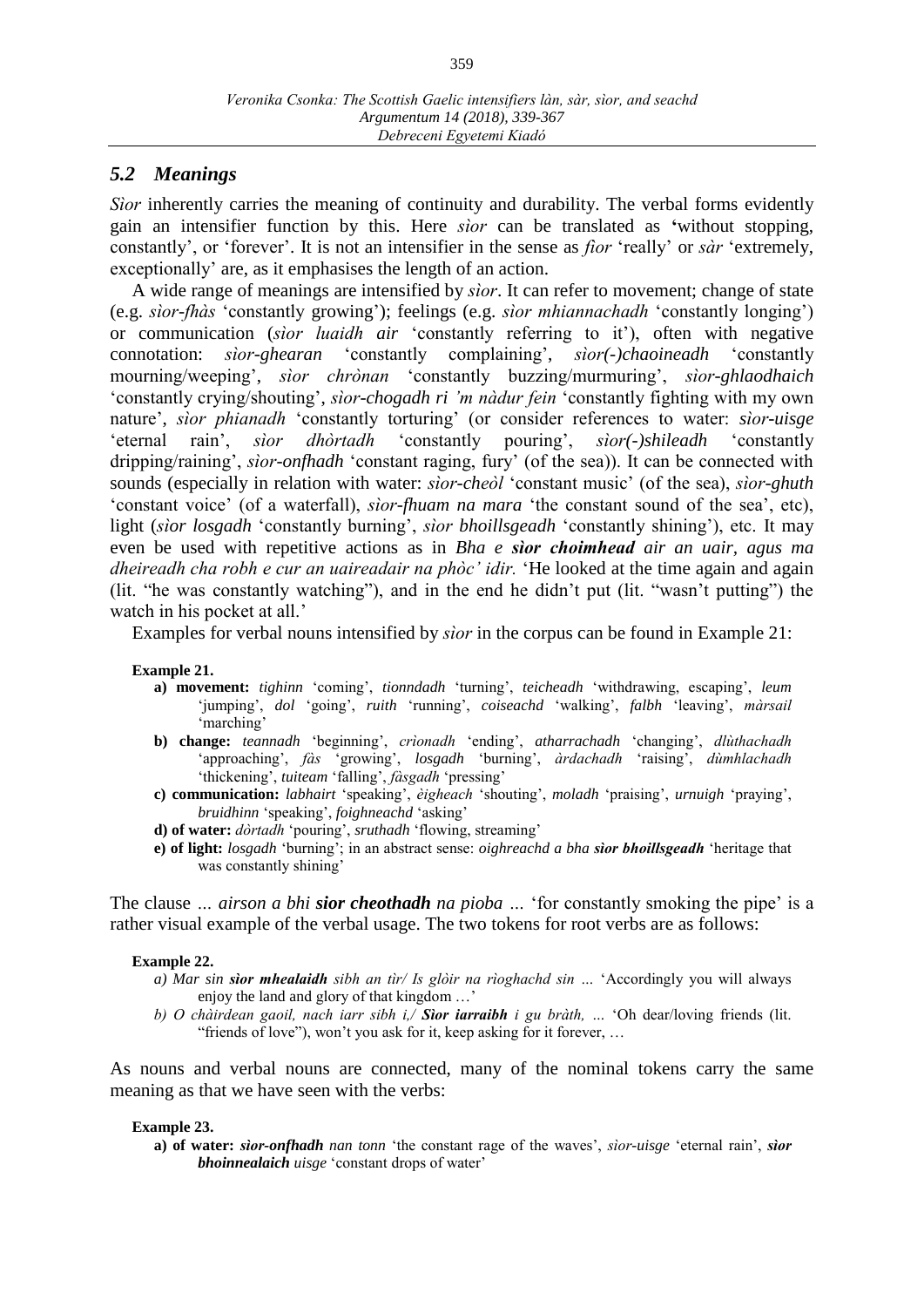- **b) sounds:** *an sìor-cheòl/ lomnochd a th' aig ar marannan* 'the **constant** bare/naked **music** that our seas have', *sìor-ghuth borb an easa* 'the **constant** barbaric/harsh **voice** of the waterfall', *sìorfhuam na mara* 'the constant sound of the sea'; *sìor chrònan nan caochan* 'the constant murmuring/humming of the streamlet'
- **c) communication:** *nì sìor-luadh'* 'constantly make comments/talk', *sìor ràdh* 'always saying'
- **d) change:** *sìor phreasadh* 'constantly crumpling', *sìor phutadh* (*air aghart*) 'constantly pushing (forward)'
- **e) movement:** *sìor(-)ghluasad* 'constantly moving'; *… no idir caisbheart mu 'n casan goirte le sìorimeachd is coiseachd feadh gharbhlaichean* '… or any footwear at all on their foot hurt by the **constant pacing and walking** through the rugged country'; *Caithear spionnadh le sìor phlosgadh féithean a' chridhe …* 'Energy is wasted by the **constant palpitation** of the muscles of the heart'
- **f) reference to emotions:** *sìor-ghaoil/sìor-ghràidh* 'eternal love'

Similar to the examples above, *sìor* gives the following nouns (as well as to example f above) the meaning of being 'permanent/constant' (note the negative connotation of *sìor-chunnart* 'constant danger' and *sìor chlaoidh* 'constant oppression/exhaustion'):

#### **Example 24.**

- *a) Le sìor-ghàir' air a' bhraoisgein* 'With constant laughter after giggle' (lit. "on the giggle")
- *b) Sìor Làthaireachd Dhé* 'The Constant Presence of God'
- *c) 'na shìor-chunnart* 'in constant danger'
- *d) Bu leòr mo ghearain-sa* […], *ach cha do mhair iad ach ùine ghoirid an taca ri sìor chlaoidh air a shìneadh a-mach bho thùs gu éis, gun furtachd* […] *a dh'aotromaicheadh an t-eallach dhaibh.*  'I had plenty of complaints myself […], but they didn't last but for a short time compared to (the) **constant oppression** drawn out from beginning to end without any consolation […] that would (have) eased their burden.'
- *e) … ach gu bheil sìor-bheò aige anns a' mhór mhath.*'… but that it has **eternal life** to a great degree.'

To take a step even further away from the intensifier function that *sìor* typically lends verbs, with certain nouns *sìor* shows a meaning 'not changing' or, rather, 'everlasting', referring to the durability of a state, but without the sense of expanding an action or a feeling: *sìormhaighdeannas* 'eternal maidenhood/virginity'; see also *don t-sìor thaigh-geamhraidh, don tsìor thaigh-foghair is earraich is samhraidh* 'to the eternal winter home, to the eternal autumn and spring and summer home' in a religious chant over a corpse, to facilitate the soul to leave the body:

*Tha thu dol dhachaigh an nochd don t-sìor thaigh-geamhraidh, don t-sìor thaigh-foghair is earraich is samhraidh, Thu dol dhachaigh an nochd air seirm nan canntair.* 'Tonight you're going home to the eternal winter house, to the eternal autumn and spring and summer house, You're going home tonight on the melody of the chanters.'

In *sìor-mhaireannach* 'everlasting, perpetual' and in *gu sìor-mhaireannach* 'forever', as well, *maireannach* being 'durable, (long-)lasting, permanent', it intensifies the meaning of the adjective, giving a further emphasis to its (very similar) sense.

Finally, a combination of *sìor* with another intensifier, *fìor* ʻreally, truly', both accompanying verbal nouns, may shed some light on the relation of their meanings (connotations) and degrees. Moreover, the verbal nouns express two close emotional terms, which are common with both intensifiers:

*Cha b' ann a' fìor lùigeachdainn ach a' sìor mhiannachadh le uile chridhe …* 'It's not that you really/truly wished for it, but that you were constantly longing for it with all your heart…'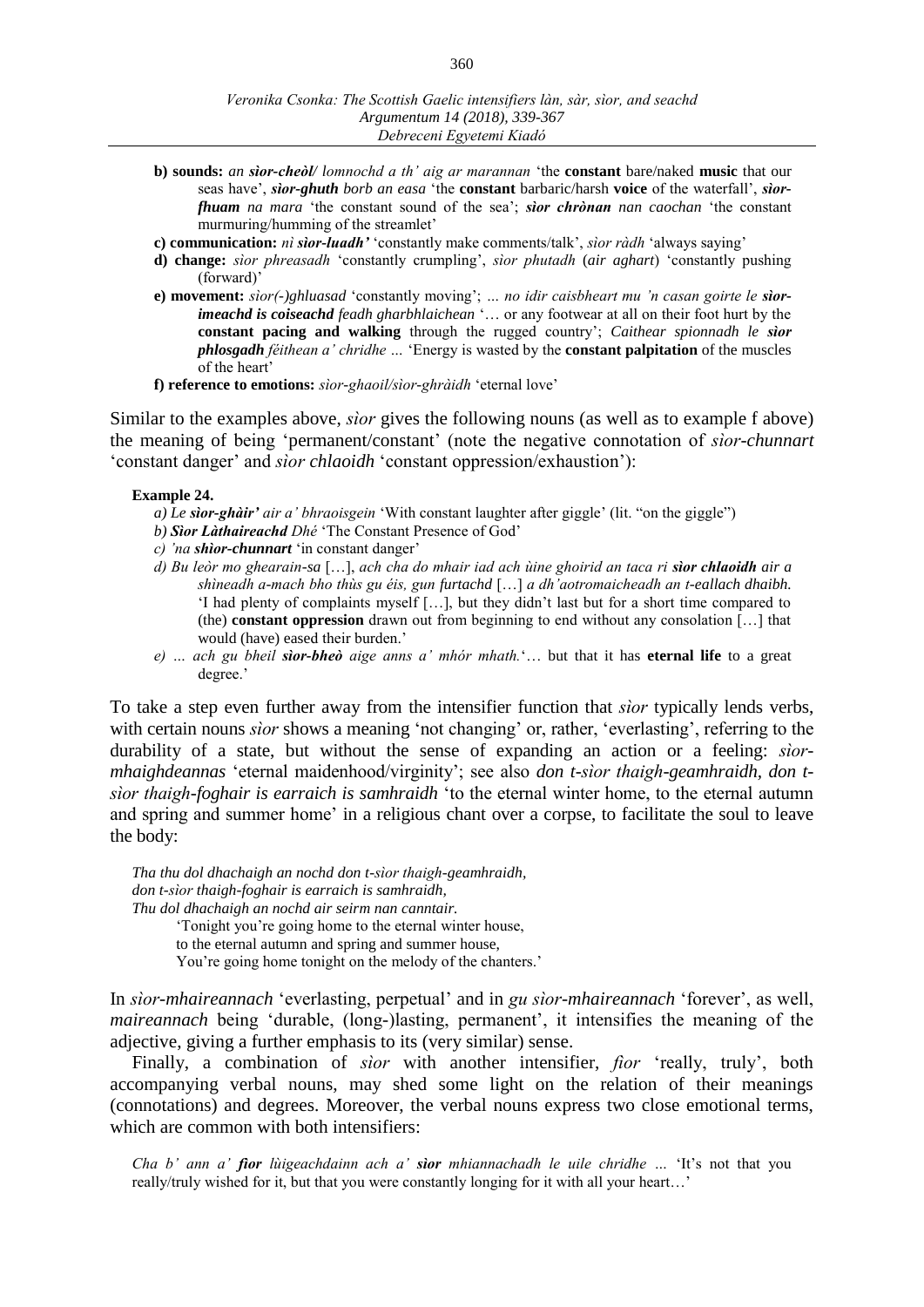## *5.3 Orthography*

Non-verbal phrases containing *sìor* often occur with a hyphen (all 4 adjectival tokens and 23 out of 37 nouns (62%) are hyphenated (where 3 non-hyphenated forms are compounds)). Regarding verbs, however, only one-third of the verbal forms stand with a hyphen (77 out of 231 tokens, i.e. 33%), both of the root verbs are non-hyphenated. Since *sìor* normally intensifies verbs, it might be considered as a plain adverbial form in this case, without any compound meaning. The difference is even more significant when comparing newer sources (no hyphen) and earlier sources (with hyphen), although certain fixed phrases have remained compounded (e.g. *sìor*-*uisge* 'eternal rain').

A certain noun-verb distribution may apply to two sources from Lewis – both are from the early  $20<sup>th</sup>$  century, in which verbs tend to occur without hyphen, while nouns appear to be hyphenated: *gu bheil sìor-bheò aige* 'that he has eternal life'; *sìor-fhuam na mara* 'the constant sound of the sea' vs *a' sìor dhol* 'constantly going'; *sìor dhòrtadh* 'constantly pouring'. Another source from the first part of the 20<sup>th</sup> century (dialect unknown), at first sight appears to show the opposite pattern: it contains the nominal example *le sìor phlosgadh féithean a' chridhe* 'the **constant palpitation** of the heart's muscles', while hyphenates all the verbal nouns (e.g. *a' sìor-dhol*). However, the latter source serves as a good example for my argument above according to which compounding requires hyphenation as opposed to adverbial use: compare this example with the other nominal token from the same source (morphologically, all three are verbal nouns): *faodaidh sìor-fhàsgadh aon chluais air an adhartan a leigeil* 'one ear may be **constantly pushed** on the pillows' (which may be a conventionalised phrase). In early, traditional and acquired language<sup>6</sup> (hyphenation either typical or not), conventionality and phonological reasons (initial stress: hyphenated, equal stress or stress on second component: non-hyphenated) appear to play a part in orthography – cf the following pairs of examples from two different sources: (quasi-storytelling register; most tokens *with* hyphen) *an t-sìor-ghràidh* 'of the eternal/everlasting love' (normal usage) – but also *'na shìor shuain* 'in his eternal slumber' (probably indicates equal stress); (acquired language; most tokens *without* a hyphen) *Tha sìor bhoinnealaich uisge tighinn ás a' chreig am mullach na h-uaimh so.* '**Constant drops of water** comes (lit. "is coming") from the cliff on top of this cave.' (normal usage) vs *… Le sìor-ghàir' air a' bhraoisgein …* 'With **constant laughter** after giggle' (assumably a conventionalised phrase).

## **6** *SEACHD*

 $\overline{a}$ 

| Tokens   |        | 477 |
|----------|--------|-----|
| Relevant |        |     |
| Other    |        |     |
|          | number | 399 |
|          | adverb |     |

*Table 4.*

<sup>6</sup> in the description of the corpus refers to a source/text which was not produced by a native speaker of Scottish Gaelic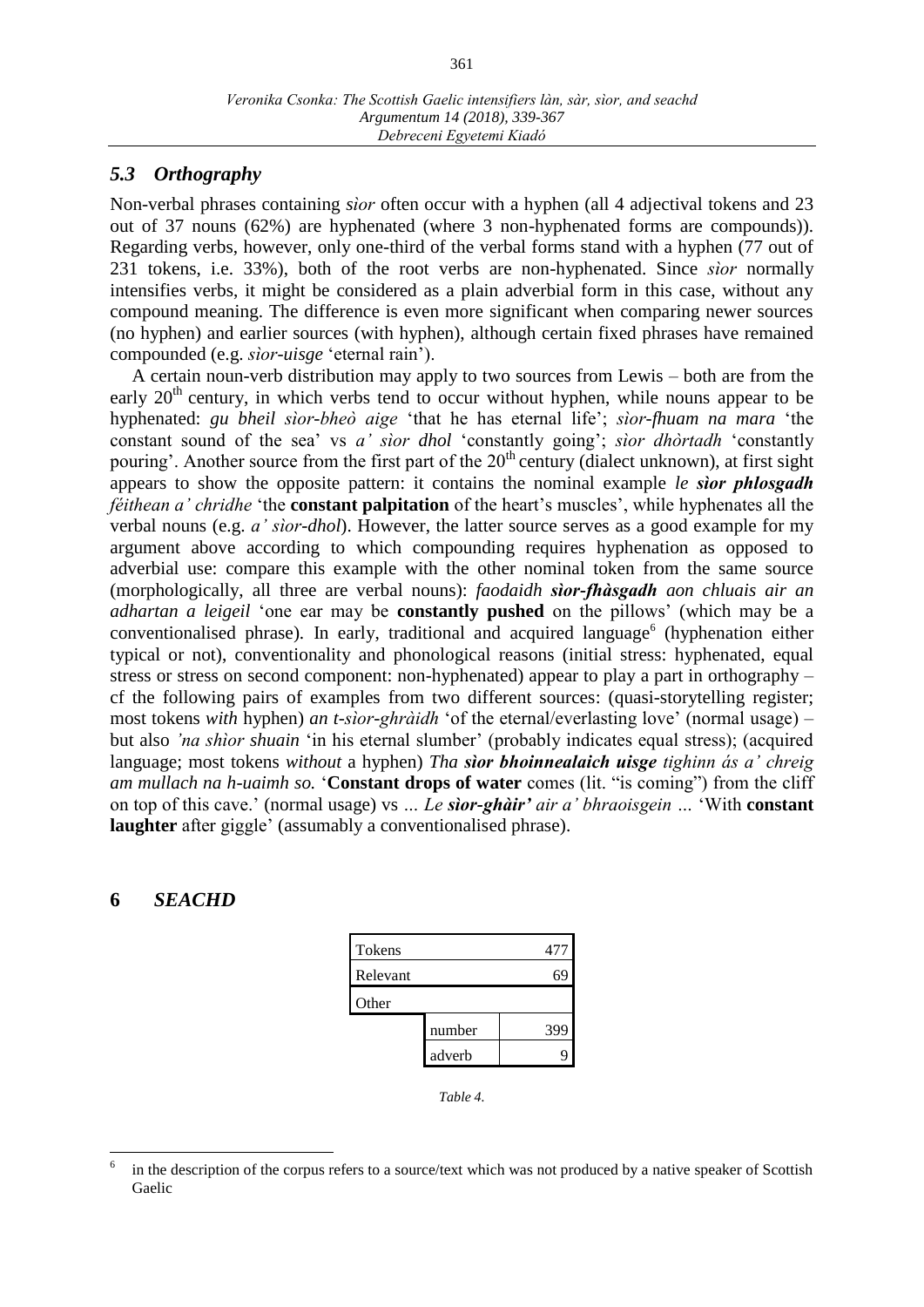Out of the 477 tokens of the corpus in 399 cases *seachd* denotates the number 7 (occasionally functioning as a noun, as in *bus na seachd* ʻservice 7'), and 69 function as intensifier (14.5%). In 9 tokens it stands for the adverb *seach~seachad* ʻpast' (*a' dol seachd* ʻgoing past/passing', *bha MacRath seachd mìle sgìth* ʻMacrae was tired **after a mile**', twice for *cuir seachad* ʻspending (time)' (in *'S iomadh uair a thìde chuir mi seachd aig ceàrdach* ʻI spent a lot of time at the smithy' and *A' cur seachd mo réis* ʻspending my span/time'), twice in place of *thoir seachad* ʻgive, provide, deliver', once in the fixed expression *mu sheachd* in place of *mu seach* ʻalternately, in turn', and twice in the expression *bho sheachd gu seachd*).

## *6.1 Statistics*

The highest occurrence of *seachd* as an intensifier is not surprisingly with adjectives (47 (68.1%), 3 tokens of which are comparatives – *miosa* ʻworse', *luaith*(*e*) (2) ʻfaster'). Abstract nouns are also relatively frequent with this adverb (19 (27.5%)). On 2 occasions *seachd* intensifies adverbs: *seachd tràth* ʻmore than early', and the compound adverb *neo-*(*a*)*r-thaing* ʻof course, indeed, naturally' in *seachd neo-r-thaing* ʻmore than naturally'. Once it even combines with a verb in *seachd-chùm* ʻmore than kept'.

The intensifier *seachd* most commonly occurs in the expressions *seachd sgìth* (13) ʻmore than tired' (twice even with the preposed adjective *seann-* ʻold': *seachd seann sgìth* ʻsick and tired') and *gu seachd sònraichte*/*sònruichte* (12) ʻmost especially' (there is one more token with a comma between *gu seachd* and *sònruichte*, which may be a typing error). Other examples of adjectives intensified by *seachd* include *àraidh* (4) 'certain, special' and *àraid* (3) ʻpeculiar, particular', often as *gu seachd àraidh* and *gu seachd àraid* ʻmost especially/particularly', (*a*) *seachd fad fhéin* (4) ʻfar/long enough', *seachd searbh* (2) ʻmost bitter/disgusted, well and truly disgusted', *seachd marbh* (1) ʻabsolutely dead/stone dead'. As we can see, *seachd* is mostly used as part of fixed expressions, and it usually relates to number, quantity, or degree.

## **Example 25.**

- a) *cabhag nan seachd cabhag* "hurry of the seven hurries", i.e. ʻthe biggest hurry'
- b) *cadal nan seachd cadal* "sleep of the seven sleeps", i.e. ʻthe deepest sleep/slumber'
- c) *an seachd leòr aca* "the full satiety of them", i.e. ʻmore than enough of them'
- d) *… fhuair mi mu dheireadh thall mo sheachd leòr dheth …*ʻ… in the end I got/had enough (lit. "my full satiety") of it …'
- e) … *gu robh mi fhèin a sheachd mhiosad ris.* ʻ… I myself was much/even worse (lit. "at more than badness/ beyond badness") to him.'
- f) (or with adjective:) *gu ma sheachd miosa na sin* ʻmay it be much/even worse than that'

## *6.2 Meanings*

As an intensifier *seachd* may be connected with the adverb *seach*/*seachad* meaning ʻpast, over, by' or ʻbeyond'. The adverbial examples (*a' dol seachd*, *mu sheachd*, and *bho sheachd gu seachd*, etc) confirm this theory. In this sense it conveys the abstract ʻbeyond + [quality]' meaning. Besides adjectives, this may be observed in the case of nouns that refer to an abstract concept or quality (e.g. *seachd duilghead* ʻbeyond difficulty', *seachd sath* ʻbeyond surfeit', i.e. ʻmore than enough', *an/mo s*(*h*)*eachd leòr* ʻthe/my full satiety', *a sheachd cruaidhead agus a sheachd làidireachd* ʻat most/beyond hardiness and at most/beyond strength').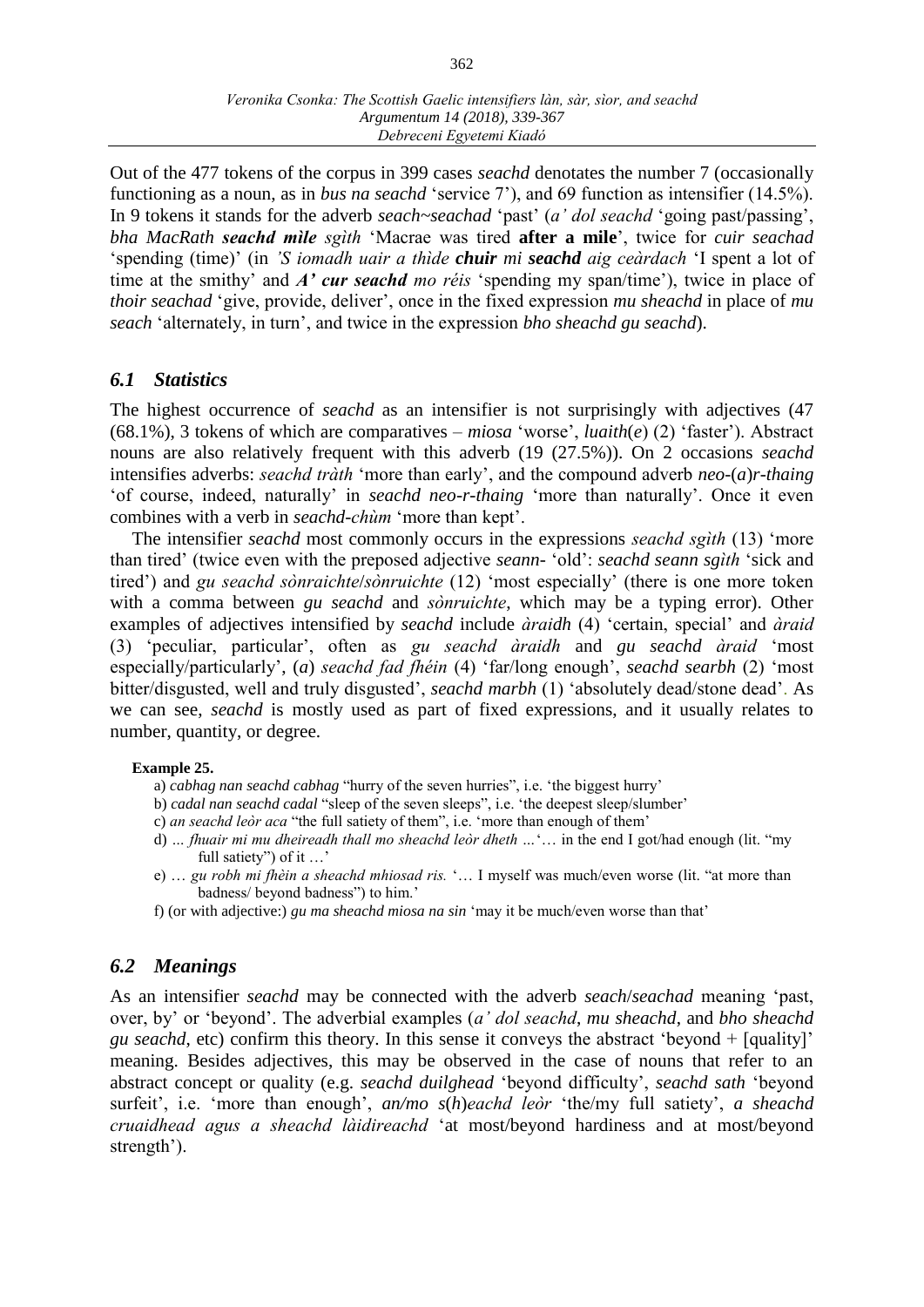With other nouns (mainly countable nouns and those related to conditions, such as *beannachd* (5) ʻblessing', *mallachd* ʻcurse', *gaol* ʻlove', *cabhag* ʻhurry', and *cadal* ʻsleep'), there may be a different explanation for the use of *seachd*: in certain cases it appears to reflect a transition between a number and an intensifier (note the plural definite article in the examples with *mallachd*, *cabhag* and *cadal*). I here count those phrases of *seachd* which do not take the plural forms of the nouns (which might signify their quality as coventionalised, fixed expressions). However, consider the plural examples/tokens of abstract nouns in Example 26b, where I regarded *seachd* as a number.

#### **Example 26.**

**a)** *a/mo sheachd beannachd* ʻhis/my seven blessings', *seachd beannachd do* ʻseven blessings to' *mo sheachd mallachd fhéin* ʻmy own seven curses' *le guidhe nan seachd mallachd 'nan caraibh* ʻwith prayer of the seven curses in their ways' *bairn mo sheachd gaoil – sùil mo chridhe – 's nach robh duine riamh dha d' leithid* ʻchild of my seven loves – eye of my heart – not having ever been anyone of your kind'

*cabhag nan seachd cabhag* "hurry of the seven hurries"

*cadal nan seachd cadal* "sleep of the seven sleeps"

(although note *fois nan seachd foisean* "peace/rest of the seven peaces/rests" in the same sentence, whith a plural noun after the definite article: *ghuigh mi cadal nan seachd cadal dha is fois nan* 

*seachd foisean* ʻI wished him the deepest sleep and the deepest rest')

Further evidence for this suggested origin of use is that most (9) tokens for *seachd* as a number are encountered in the expression *seachd seun* (1) */sian* (8) 'seven weathers', in possessive phrases with various nouns, referring to weather or time: *sìth nan seachd seun*  ʻpeace of the seven weather', *oidhche nan seachd sian* ʻnight of the seven weather', *latha nan seachd sian* ʻday of the seven weather', *gaillion nan seachd sian* ʻstorm/tempest/gale of the seven weather', *Fèill-Brìghde nan seachd sian* ʻCandlemas (Feast of St Bridget) of the seven weather', *sìde nan seachd sian* ʻweather of the seven weather', i.e. ʻextremely rough weather'.

This expression might have encouraged the intensified usage of *seachd* as a number (see similar examples in Example 26b). This usage should not be surprising since *seven* is a mythological or philosophical number in various cultures, and it is common in figures of speech (cf the expression *seven seas* for instance).

#### **b)** *seachd* **as a number:**

*Thèid na seachd dunaidh orra* … ʻThe seven disasters will come on them …' *gheibh i seachd siubhal a' bhaile* ʻshe'll get/make seven trips to the town (lit. "of the town")' *oidhche nan seachd suipearan* ʻnight of the seven suppers' (fixed expression) *céile-phòsda nan seachd tràthan* ʻspouse of the seven seasons' *doinnean sheachd cinn* "storm/temper of seven peaks", i.e. ʻseven-peaked temper' – refers to the intensity of the storm *Thiodhlaic e an t-òr am fradharc sheachd tràghadan* ʻHe buried the gold at seven shores's sight (lit. "in the vision of seven shores")' – refers to distance

*dh'fhalbh seachd is seachd blianna* ʻseven and seven years went by'– emphasises length of time

In Example 26b a couple of phrases are listed where *seachd* forms fixed expressions. In the first example it combines with another abstract concept (*dunaidh* ʻmisfortune'), although grammatically it functions as a number (consider the definite article in this example). Other abstract examples are: *na seachd deamhain* (3) ʻthe seven demons', *na seachd diabhlan* (2) ʻthe seven devils'. The exact number in these tokens still appears to be unimportant, rather it seems to refer to intensity, depth, distance or length of time. Compare with the phrase *seachd miannan* ʻseven desires', which is found in a riddle, followed by a list of the seven desires it refers to, i.e. the number is not symbolic in this expression.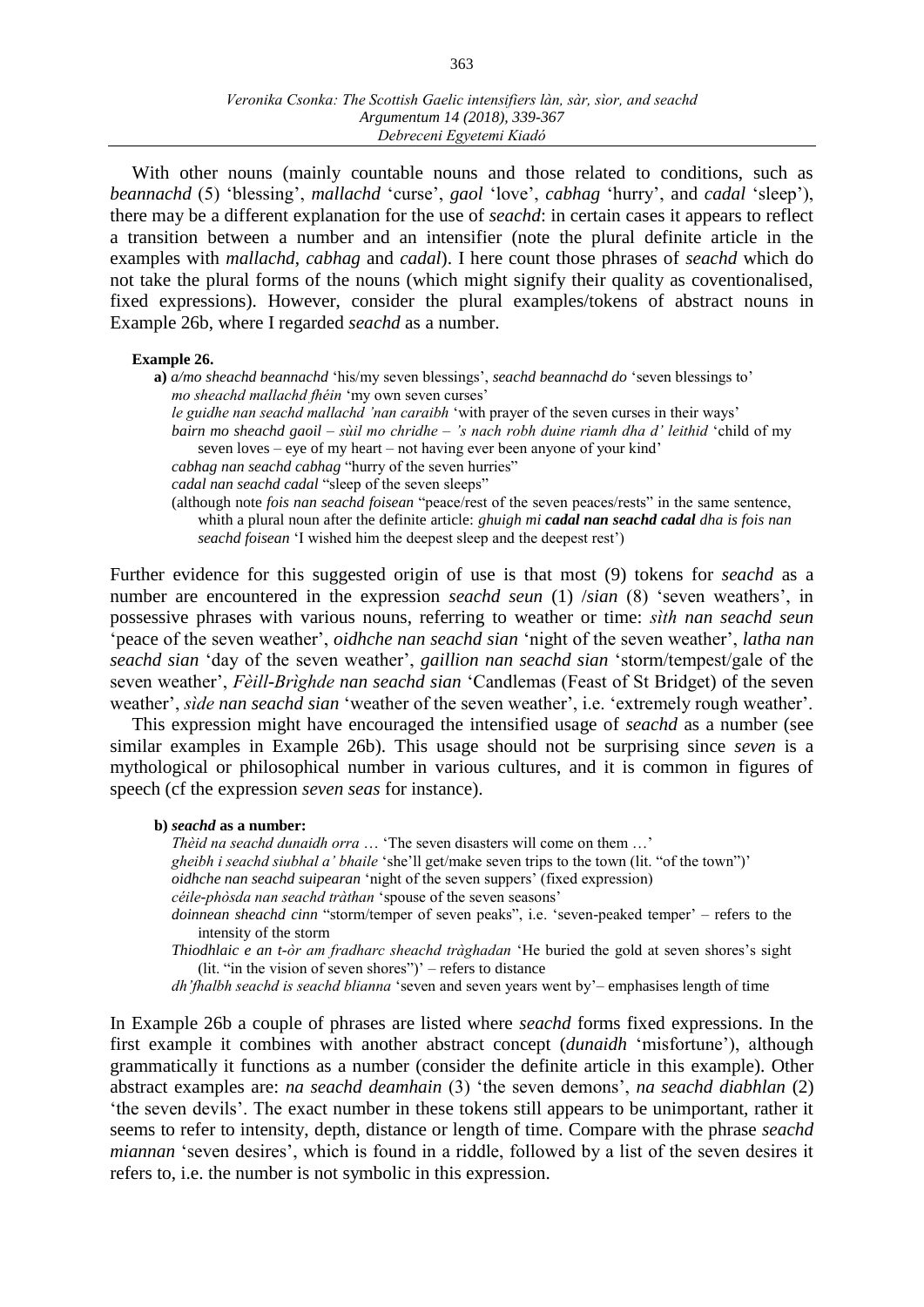It is worth considering how frequently comparatives or contrastive contexts can be attested in phrases with *seachd* – see the examples below:

#### **Example 27.**

- a) … *nam bu luath mo long a' falbh bho thìr, bu sheachd luaith' i na sin a' tilleadh ucasan.* ʻ…if it was fast [how] my vessel [was] leaving (from the) land, it was much/even faster than that [how] it [was] returning from them.'
- b) *Ged is luath an t-each dubh,/ Is seachd luaithe an t-each donn.* ʻAlthough the black horse is fast/However fast the black horse is, the brown horse is much/even faster.'
- c) *Ach mas miosa na geasaibh a chuireas esan or'sa, gu ma sheachd miosa* (*na sin an fheadhainn a chuireas tus' airsan.*) ʻBut if the spells *he* casts (lit. "puts") on *you* are worse, may those that *you* cast (lit. "put") on *him* be much/even worse.'
- d) … *is lom a maoidheadh, ach is seachd lom mo chuimhne.* ʻ… its threat(ening) is bleak, but my memory is more than bleak.'
- e) … *bidh iad a' dol a sheachd cruaidhead agus a sheachd làidireachd 's a bha iad riamh* ʻ… they'll be going at more hardiness and at more strength than they ever have (lit. "were")'
- f) … *ma bha esan dona, gu robh mi fhèin a sheachd mhiosad ris.*ʻ… if *he* was bad, I myself was much/even worse (lit. "beyond badness") to him.'
- g) *Ma bha meas agamsa sa cheud dhol-a-mach air siubhal air an subway, fhuair mi mu dheireadh thall mo sheachd leòr dheth fad na cóig bliadhna a thug mi a' teagasg san sgoil sin.* ʻIf I admired travelling on the subway at the outset, in the end I got/had enough (lit. "my full satiety") of it during the five years that I spent teaching in that school.'
- h) *nach robh uisge gu leòr ann* […] *Bha a-nis an seachd leòr aca* ʻthat there wasn't enough rain […] Now they had more than enough of them'
- i) *Bu mhath a là a bheireadh e fhèin ás./ 'S bu sheachd mhath a' bhlianna bheireadh i fhèin ás* … ʻIt would be a good day that he would escape (lit. "took himself out")./ And it would be more than a good year that she would escape …'
- j) *Mur do chùm, is mur do sheachd-chùm, esan r' a ghealladh* … ʻUnless he kept and "more than kept" his promise …'

Examples a–c contain comparative adjectives explicitly, while example e involves comparison using deadjectival nouns. The same applies to example f. A similar contrastive, intensifying context can be observed in examples d and g without comparative adjectives. Examples i and j also conveys intensification. In example h the wider context of the discourse provides the contrastive, intensifying quality.

In the examples above *seachd* clearly stands for the adverb *seach~seachad*, conveying the sense of ʻbeyond /that degree/'. Consider the token with the adverb *tràth* as well: *Chumadh iad seachd tràth gun éiridh.* ʻThey would stay more than early (or "beyond early") without rising/getting up.' (i.e.ʻthey would get up really early'). Another contrastive context can be observed in the following example: *Cuimhnichibh gur e cabhag air Eilidh* […] *Ged a bhiodh cabhag nan seachd cabhag oirre* … ʻRemember that Eilidh is in a hurry […] Even if she were in the biggest hurry (lit. "if there were the hurry of the seven hurries on her") ...'.

### *6.3 Orthography and lenition*

In the following tokens for *seachd* in the corpus *seachd* functions as a number within a compound expression: *na seachd-siorrachdan* ʻthe seven counties', *seachd*(*-*)*fillt*(*e*) (5) ʻseven-folded' (parasynthetic compound), *seachd oiseannach* ʻof seven corners' (< ʻseven' + ʻangular'; parasynthetic compound – see section 3.5 for definition). In the former two this is indicated by hyphenation. *Seachd* is normally not followed by a hyphen. There are three exceptions in the corpus, which are the afore-mentioned *seachd*(*-*)*fillt*(*e*) (4 of its 5 tokens are hyphenated), and *na seachd-siorrachdan* (where the definite article indicates that it is to be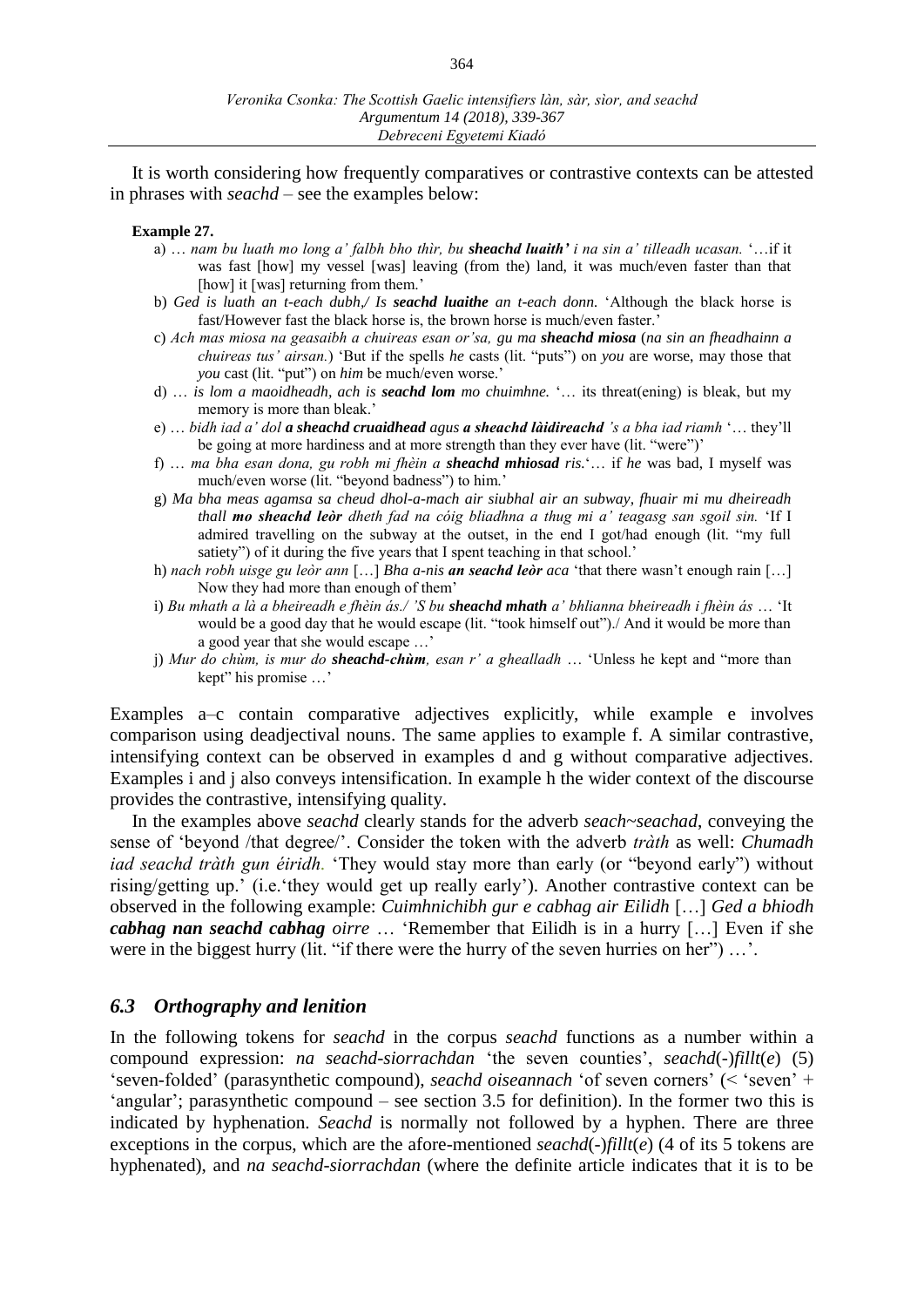interpreted as an integrated meaning, i.e. a compound). Similarly, in *sheachd-chùm* ʻmore than kept' it forms part of a past tense verb, the compoundness of which is confirmed by the fact that the intensifier is placed between *do*, the dependent particle of past tense, and the actual verb. This is also underlied by the lenition, which is not normally caused by *seachd* either, except for three tokens in the corpus. The two other cases are as follows: *bu sheachd mhath a' blianna* ʻthe year would be more than good' (with the copula), and *a sheachd mhiosad* ʻat more than badness' (but not in *gu ma sheachd miosa* ʻmay it be much/even worse', where *seachd* combines with an adjective as opposed to the former). In *bu sheachd mhath* the lenition might be formed by analogy with *bu mhath* ʻit would be good' (see Example 27i).

## **7 Summary**

In this paper the Scottish Gaelic intensifiers *làn* ʻfully', *sàr* ʻextremely, exceptionally', *sìor* ʻconstant, ever', and *seachd* ʻbeyond, more than, even' have been introduced, based on a corpus study of twentieth-century texts from *Corpas na Gàidhlig*.

*Làn* can function as an adverb or noun in structures of quantity ('full (of)' or a 'fill (of)', respectively), followed by the preposition *de* or *le*, or the genitive case, or it can function as a preposed adjective meaning ʻfull, fully-edged, veritable'. In certain cases it does function as an intensifier meaning ʻfully, [to an absolute degree]', it often occurs with participles (such as *toilichte* ʻentirely happy' and *riaraichte* ʻfully satisfied'). In a couple of cases it is even attested with verbs or verbal nouns: *làn-choisinn* ʻfully earned/deserved', *làn*(*-*)*chreidsinn* ʻfully believing', *làn thuigsinn* ʻfully understanding', *air làn-fhosgladh* ʻfully/entirely opened', *làn-chrìochnachadh* ʻfully/completely finishing'. In fixed expressions it may intensify nouns: e.g. (*ann*) *an*/*de 'n làn*(*-*)*bheachd* ʻfully/absolutely convinced', *làn*(*-*)*d*(*h*)*ùil a bhith aig* ʻto fully expect/intend', *làn fheum a bhith aig* ʻto absolutely/badly need', *a' dèanamh làn-oidhirp* ʻmaking full/all attempt'; see also *làn-aighear*/*lànaighear* ʻfull delight/joy', for instance. It may reflect a pragmatic usage in expressions such as *làn charaid* ʻa real friend', *làn chridhe laoich* ʻa genuine heart of a hero', and *làn fhear stuic* ʻa real/fullyfledged stockman (indeed)', in that it may indicate confirmation of quality as answer to doubts, or emphasis.

Hyphenation after *làn* appears to be unpredictable. However, hyphenation is most frequent in certain cases: in intensifier meaning before preposed adjectives and verbs, and in abstract/ figurative epressions and in structures of quantity (e.g. *làn-bhiadh* ʻfull/nutritious food', *lànduine* ʻa grown-up man'; *làn-spàine* ʻspoonful'). Lenition may well indicate contrast between fixed expressions/compounds (i.e. more abstract or non-compositional meaning) and genitive structures (cf in the cases of *làn-bhiadh* ʻfull/nutritious food' and *làn-bhrìgh* ʻfull sense', as opposed to lack of lenition in structures of quantity (e.g. *làn bìdh* ʻfull of food'). Dental consonants remain unlenited, as well as words beginning in /m/ in certain cases, due to the nasal environment (e.g. *làn maise* ʻfull beauty', *làn-marbh* ʻstone dead', *làn*(-)*mathanas* ʻfull forgiveness').

*Sàr* as a noun and adjective relates to nobility and exceptionality. It shows connotations with arts and heroic qualities (it may have been influenced by the word *sàr*(-)*obair* ʻmain work/opus'). It also frequently qualifies the Gaelic words for ʻhero' (e.g. *sàr*(-)*lao*(*i*)*ch*, *sàrghaisgich* ʻgreat/outstanding hero'). As a noun it refers to a highly ranked person or chief, as an adjective it commonly occurs with nouns denotating people and professions (with the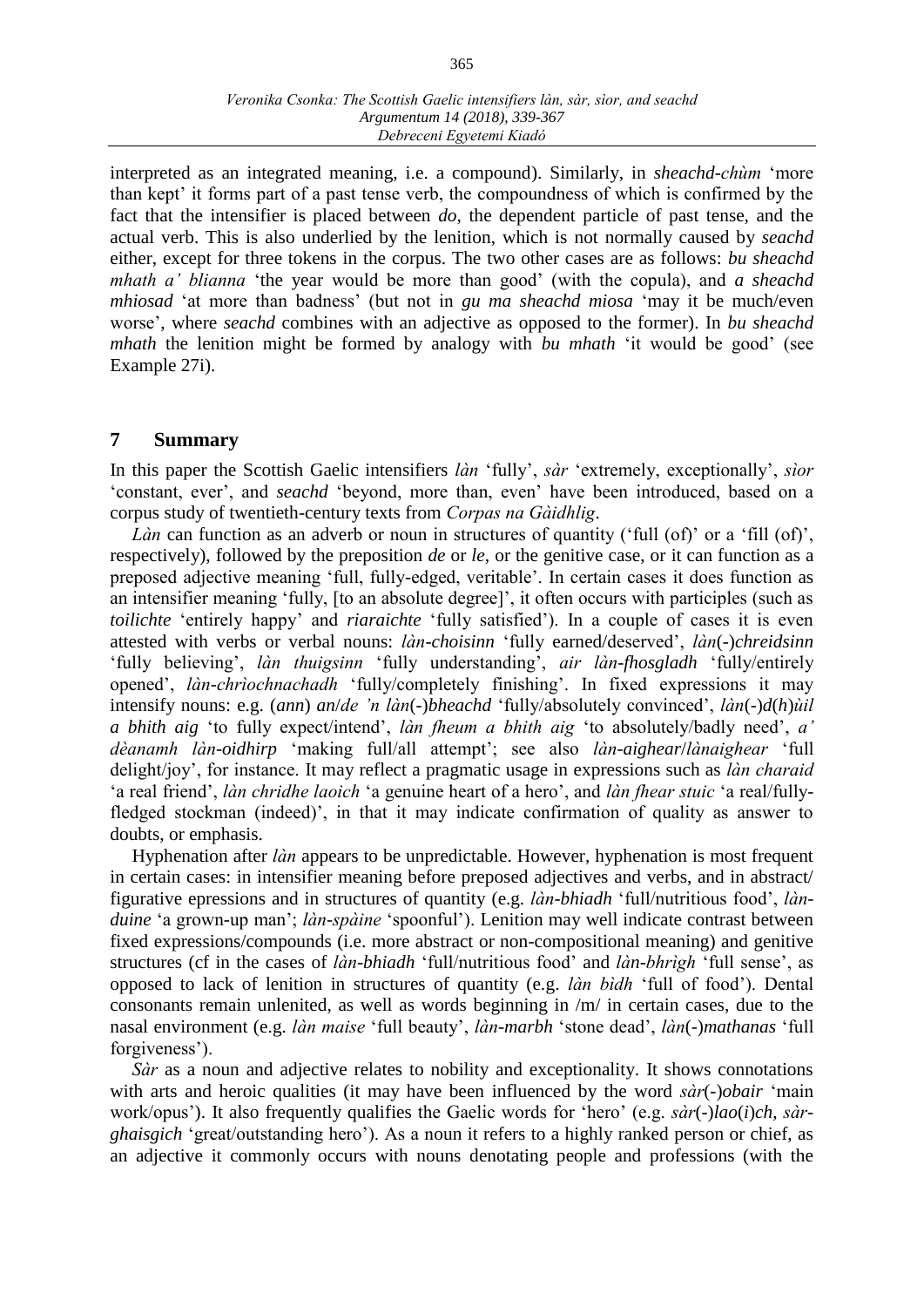meaning ʻnoble, outstanding, leading, exceptional, excellent'). It may refer to high quality (e.g. *sàr thea* ʻexcellent tea').

It intensifies mainly adjectives (besides the connotation of nobility) (e.g. *sàr-chruaidh*  ʻextremely hard', *sàr-iomraideach* ʻmost well-known', *sàr-chlis* ʻexceptionally clever/swift', *sàr-mhaiseach* ʻexceptionally pretty/handsome'), often abstract nouns (e.g. *air a sàr dhòigh* ʻextremely happy', *sàr-urram* ʻgreat honour', *sàr mhisneach* ʻexceptional courage') and a couple of deadjectival nouns (*sàr-ionmhainn* ʻthe most beloved', *sàr-eucoraich* ʻbiggest sinners'). Two tokens combines with the verbal noun *tarraing*: *sàr-tharruing* ʻkeep teasing', *sàr tharraing* ʻbusy drawing/pulling'.

The intensifier *sàr* carries a hyphen before adjectives (except *sàr thoilichte* ʻextremely happy') and before abstract nouns, such as mental products (e.g. *sàr-bhriathran* ʻnoble words'), as well as professions (e.g. *sàr-iasgair* ʻan excellent/outstanding fisherman'). The rest of the nouns intensified by *sàr* show hyphenation in half of the tokens. Hyphenation with words such as *duine*, *companach* may indicate compoundhood (i.e. a more integrated meaning: *sàr-dhuine* ʻchief', *sàr-chompanach* ʻmain companion') as opposed to a description of (moral/personal) quality: *sàr dhuine* ʻexcellent man', *sàr chompanaich* ʻexcellent companions'. While certain combinations (compounds) tend to be written with a hyphen also in earlier sources (*sàr-bhàrd* ʻhighbard', *sàr-fhear* ʻnobleman', *sàr-obair* ʻmain work'), later sources show more hyphenation in general.

In the case of *sìor* most tokens intensified are verbs, apart from its meaning as a plain adjective (e.g. *sòlas sìor* ʻeternal solace', *cadal sìor* ʻeternal sleep' – in some cases preposed adjective or, rather, proper compounds<sup>7</sup>: *sìor thaigh-geamhraidh* 'eternal winter home', *sìoruisge* ʻneverending rain'). As *sìor* intensifies the length of actions (i.e. continuity, durability), most tokens are encountered with verbal nouns (e.g. *sìor*(-)*dhol* ʻconstantly going', *sìor*(-)*fhàs* ʻconstantly growing/getting', *sìor*(-)*mheudachadh* ʻconstantly increasing'. There are only 4 tokens in the corpus where *sìor* occurs with adjectives: *sìor-bhinn* (2) ʻever sweet', *sìormhaireannach* (2) ʻeverlasting'.

Half of the nominal and all adjectival examples with *sìor* are hyphenated, which might indicate compounding, as *sìor* forms compounds with the adjectives and a number of nouns (e.g. *sìor-bheò* ʻeternal life'); while in verbal forms *sìor* functions as an adverbial, intensifying word, which seems to be proved by the lack of hyphenation these days; however, hyphenation is more widespread in earlier sources.

The last intensifier discussed is *seachd* ʻbeyond, more than, even'. In most of its tokens it denotes a number, in some of them it stands for the adverb *seach*, *seachad* ʻpast, beyond'. As an intensifier *seachd* may expand the latter meaning, often occurring in intensifying, comparative sentences or contexts; other cases appear to relate to a more abstract use of the number ʻseven'. *Sàr* and *sìor* lenite as intensifier, *làn* lenites in most cases but with exceptions, whereas *seachd* normally does not lenite the word it modifies.

## **References**

Calder, G. (1980): *A Gaelic Grammar.* Glasgow: Gairm Publications. Dwelly, E. (1994): *Illustrated Gaelic-English Dictionary*. Colton Book Imports. Jackendoff, R. (1983): *Semantics and Cognition*. Cambridge, Mass.: MIT Press.

 $\overline{a}$ where the specifier precedes the generic